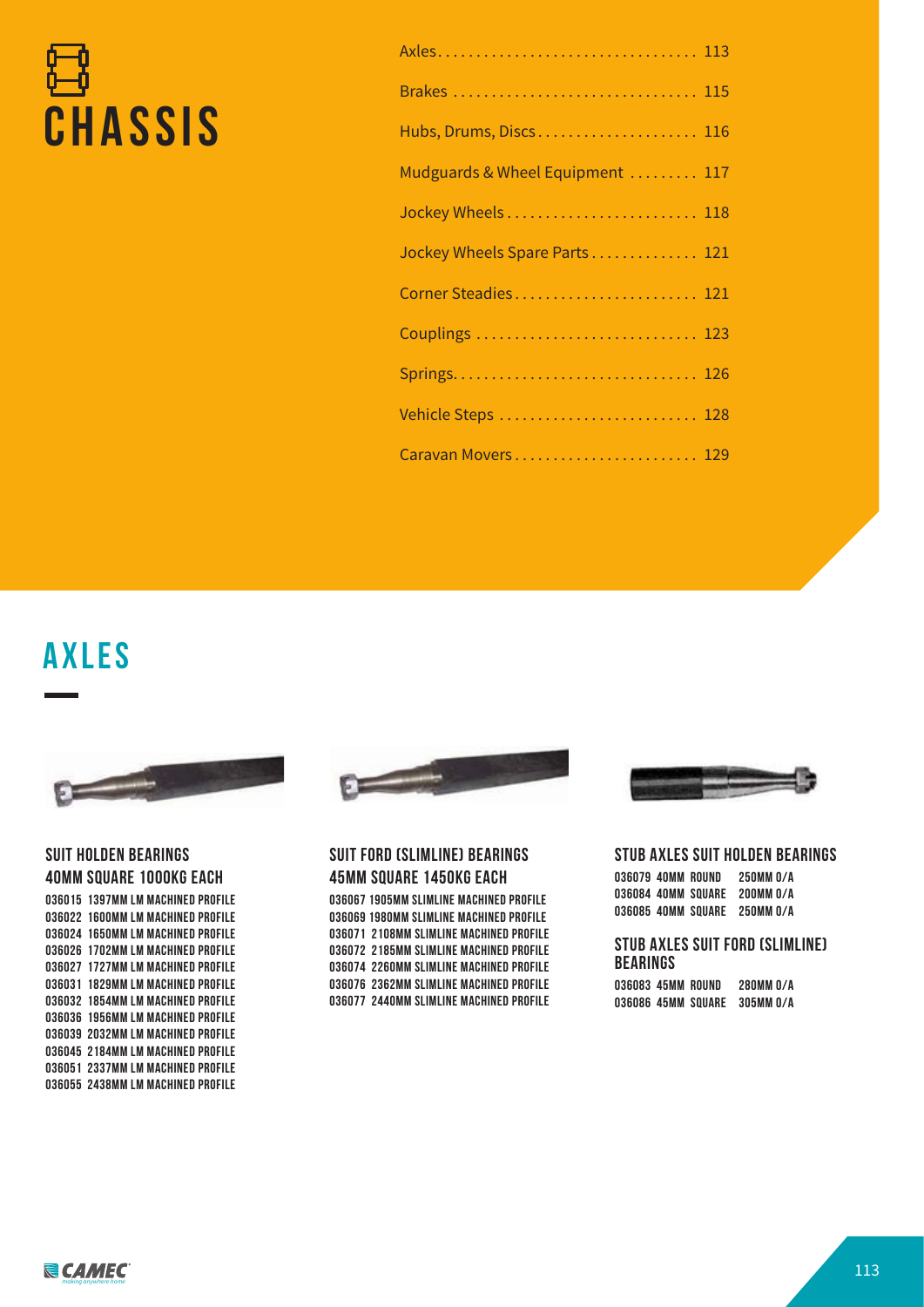

**AXLE FLAT WASHER 3/4IDX1&1/2 006550**



**DUST CAP METAL SUIT 1.5/2T AXLE, 2 1/2IN 006569**



**AXLE NUT PIN & WASHER KIT 050195**





Oil Seal 609 Suit Standard Bearing. These fit the HT holden bearings, when used on a standard axle.



**OIL SEAL 2 TONNE 038134** AL-KO Oil Seal 494015, Suit heavy duty

axles with 2 tonne and 3 tonne capacity.



**AXLE NUT/PIN/WASHER SKIN PAK X2**

**050108**



Oil Seal 610 Suit slimline Bearing, Slimline seal suits heavy duty axle with Ford bearings.

### **BEARINGS**



#### **ON ROAD BEARING KITS**

(Inner bearing, outer bearing, grease seal, grease cap)

**036183 LM HOLDEN CHINA 006563 LM HOLDEN JAPAN 051353 LM HOLDEN CHINA ARK 050118 S/L (FORD) CHINA 006565 S/L (FORD) JAPAN 006562 COMPOSITE JAPAN 006560 PARALLEL JAPAN 050127 2 TONNE JAPAN**



#### **MARINE BEARING KITS WITH MARINE SEAL**

(Inner bearing, outer bearing, grease seal, grease cap)

**050117 LM HOLDEN CHINA 050119 LM HOLDEN JAPAN 051348 LM HOLDEN CHINA ARK 050125 S/L (FORD) CHINA**



**OUTER BEARING 050276 USA BEARING**

#### **FEATURES**  $\cdot$  | 44649

• Often used as the outer bearing on imported USA boat trailers



#### **H26 GREASE CAPS X 2 SKIN PACK 050136**

• Housing diameter: 45.2mm

- Suits LM & SL Bearing Hubs/Drums
- Genuine Alko replacement part



#### **LUBRIMATIC MARINE GREASE 006576**

Recommended for use on all boat trailers.



**HIGH TEMP BEARING GREASE 500G 006579**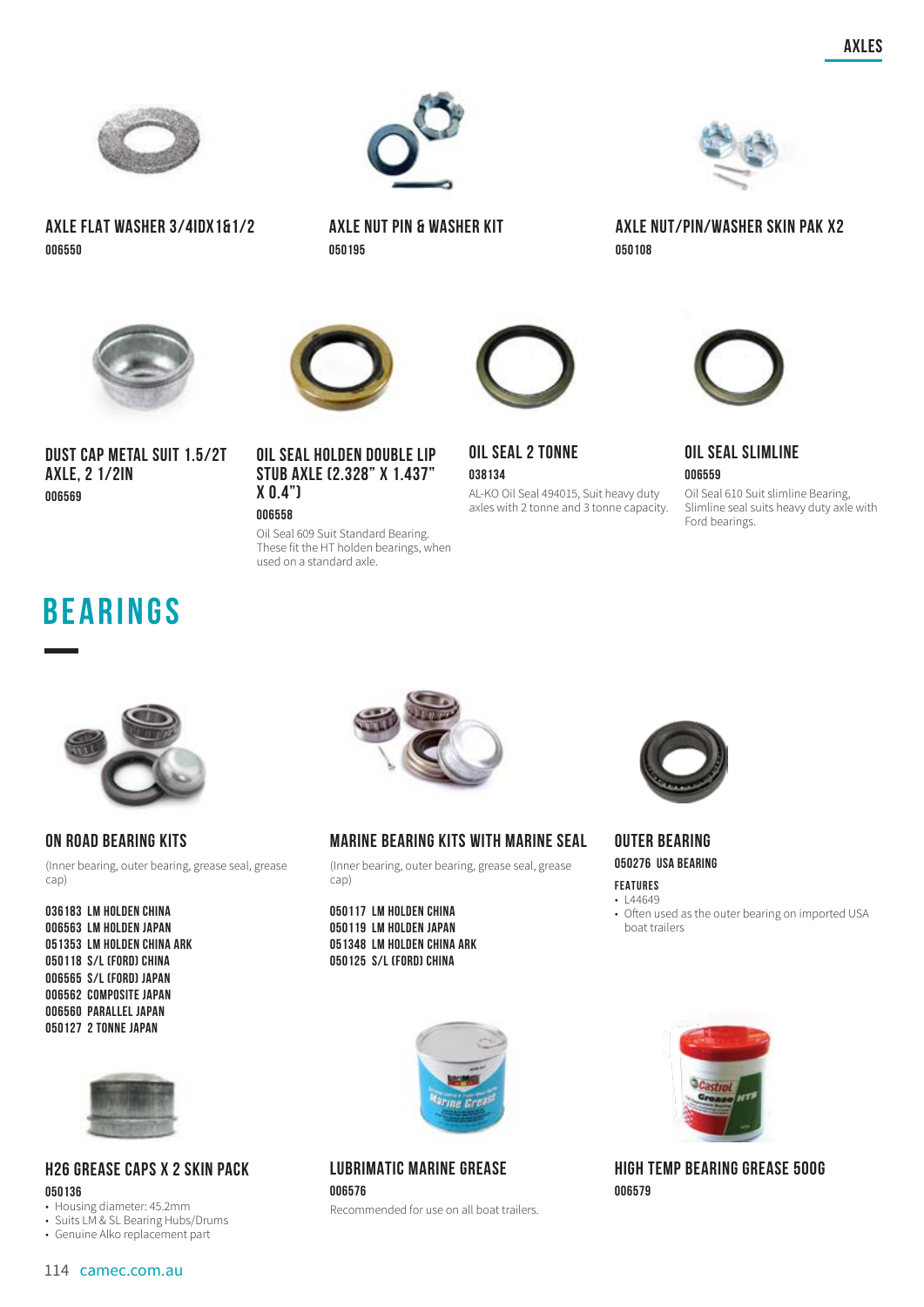### **BRAKES**



#### **BRAKE PLATES AND SPARE PARTS**

- **006340 BRAKE ASSY PLATE RIGHT HAND, MECHANICAL 9"**
- **006341 BRAKE ASSY PLATE LEFT HAND, MECHANICAL 9"**
- **036113 BRAKE ASSY PLATE 250X56 ELECTRICAL, TRAILTECH RIGHT HAND**
- **036114 BRAKE ASSY PLATE 250X56 ELECTRICAL, TRAILTECH LEFT HAND**
- **006333 BRAKE ASSY PLATE RIGHT HAND AL-KO**
- **006334 BRAKE ASSY PLATE LEFT HAND AL-KO**
- **036112 BRAKE ASSY PLATE ELECTRICAL RIGHT HAND, OFF ROAD 10"**
- **036111 BRAKE ASSY PLATE ELECTRICAL LEFT HAND, OFF ROAD 10"**
- **033582 BRAKE ASSY PLATE ELECTRICAL SUIT 12" PR LH/RH**
- **034962 12" BRAKE ASSY PLATE RIGHT HAND OFF ROAD**
- **006336 ADAPTOR PLATE MOUNT NUT ONLY 7/16" UNF**
- **006395 ADAPTOR PLATE SUIT 40MM RND HOLE, FOR**
- **ELECT/MECH BACKING PLATE 006397 ADAPTOR PLATE SUIT 45MM RND HOLE, FOR**
- **ELECT/MECH**

Brake assembly - Electric, LEFT, 250 x 56mm (10 Inch x 2 1/4 Inch) AL-KO, OFFROAD. They must be ordered for LEFT or RIGHT hand side of caravan / trailer. The kerb side is the LEFT side and does not include the drum which is ordered separately to match the stud pattern required.

#### **FEATURES**

• These AL-KO OFFROAD brake assembly plates come complete with magnet and mechanical park brake lever, and brake shoes. The 4 mounting bolts are 72mm apart (centre/centre)



**HYDRAULIC BRAKE SPARE PARTS 034170 HYDRAULIC DISC BRAKE CALIPER AL-KO DACROMET COATED 036153 HYD DISC BRAKE CALIPER TRIGG A200M**



#### **MECH DISC BRAKE PAD**

**043162 MECH BRAKE PADS ARK (PR) 050111 MECH BRAKE PADS AL-KO (PR)**

Will also suit Trigg hydraulic calipers



#### **AL-KO CALIPER N/S BRAKE PAD 051123**

#### **FEATURES**

- 'Bolt On' style pad
- Suits the newer AL-KO mechanical calipers • Sold ea



#### **BRAKE SHOES**

**036133 BRAKE SHOE 9"X45MM EA 006390 BRAKE SHOE 10"X 2¹⁄₄" PRIMARY EA 006391 BRAKE SHOE 10"X 2¹⁄₄"SECONDARY EA 040625 BRAKE SHOE 10" EL PR/SET SUIT 1 X WHEEL 034871 BRAKE SHOE 12" PRIMARY AL-KO EA 034872 BRAKE SHOE 12" SECONDARY AL-KO EA**

Brake Shoe 230 X 45mm, Mechanical. Please NOTE: this is for a single shoe only, each wheel requires two shoes, but the leading and trailing shoes are identical for this type of brake.



**HYD DISC BRAKE PAD TROJAN AL-KO 341103 036162** 

Sold Individually. 2 required per caliper



#### **MECHANICAL DISC BRAKE CALIPERS**

**036145 MECHANICAL DISC BRAKE CALIPER 036147 MECHANICAL DISC BRAKE ADAPTOR PLATE 40MM AL-KO VERSION 036158 MECHANICAL DISC CALIPER BOLT 036159 MECHANICAL DISC CALIPER RETAINING SPRING 036163 MECHANICAL DISC CALIPER MOUNTING BUSH**



#### **BRAKE MAGNETS**

**006384 BRAKE MAGNET 10" SUITS HAYES AND AL-KO 006388 LEFT HAND OFFROAD AL-KO 10" 006389 RIGHT HAND OFFROAD AL-KO 10" 034873 BRAKE MAGNET 12IN OVAL AL-KO 051589 BRAKE MAGNET TO SUIT 12" 051590 12" OFF ROAD L/H 051591 12" OFF ROAD R/H**

Brake Magnet, Dexter, AL-KO, Oval Type, spring & Clip. Weak or noisy brakes are often caused by uneven or excessive wear on the rubbing surface of the magnet. For balanced braking, the opposing brake magnet should be replaced at the same time. Price is for one Electric brake magnet.



#### **CLIP FOR KELSEY OVAL MAGNET 006385**

Magnet Clip Suit Oval Type, holds the magnet onto the small centre shaft in the electric brakes.

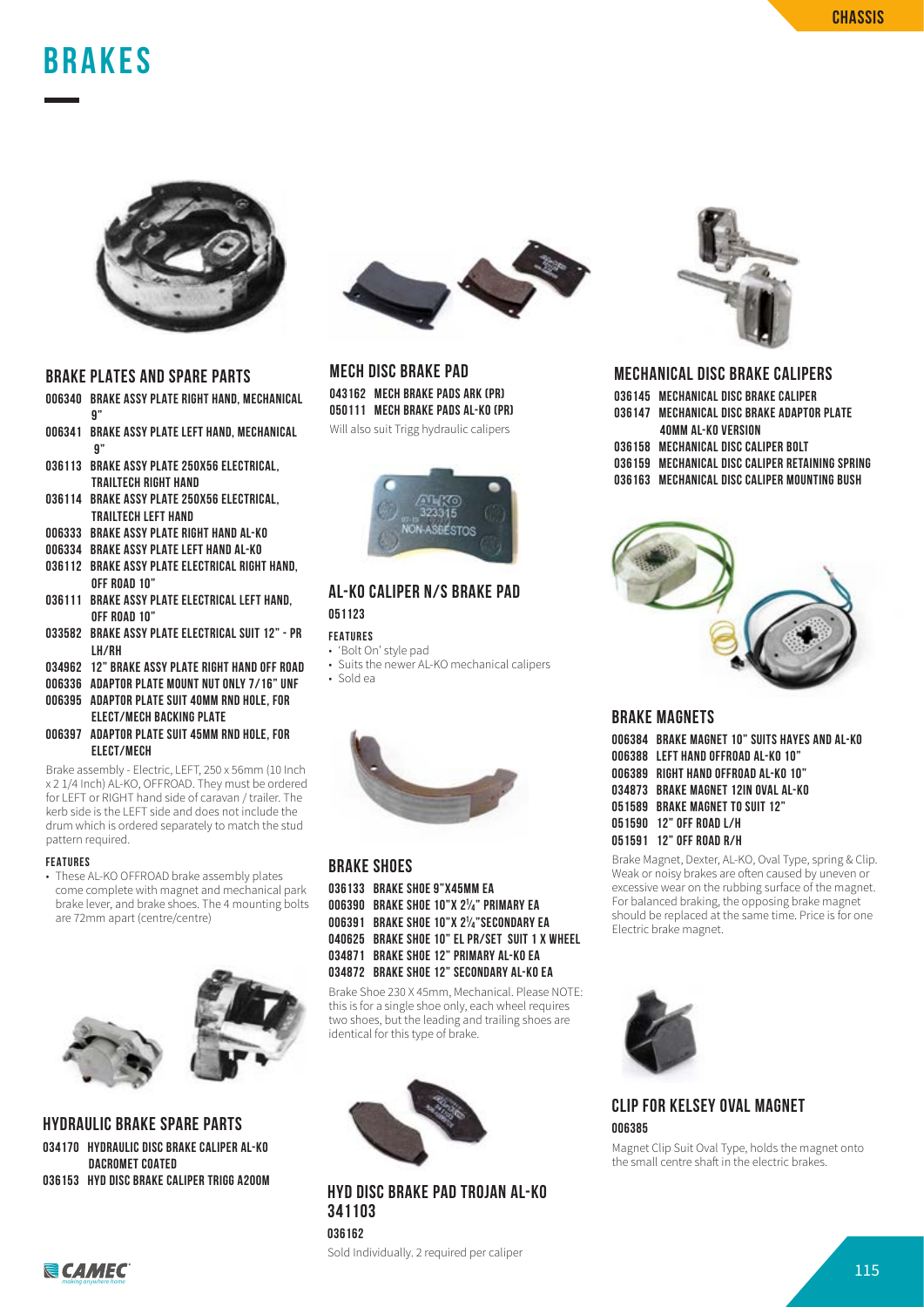### **HUBS/drums/discs**



#### **HUB/DRUMS**

**042731 BOXED HUB DRUM 9" MECH FORD 042734 BOXED H/DRM 9" MECH FRD S/L 050205 BOXED H/DRUM 10" HT JAP LM 042712 BOXED ELECTRIC FORD 10" C/W STUDS ONLY 042738 BOXED ELECTRIC FORD 10" RETAIL BOXED, C/W STUDS, NUTS JAP SLIMLINE BEARINGS 042714 BOXED ELECTRIC LANDCRUISER 10" 6 STUD NO NUTS OR BEARINGS S/PARALLEL BEARINGS**

Brake Hub Drum - Photo is representative only as numbers and position of studs vary. Price is for one side only. They fit either left or right.

#### **042737 BOXED ELECTRIC LANDCRUISER 10" 6 STUD RETAIL BOXED, C/W STUDS, NUTS JAP SLIMLINE BEARINGS**

Brake Hub Drum - Landcruiser 6 Stud,suit 250mm AL-KO electric brake assembly. Price is for one side only. They fit either left or right.



#### **WHEEL AND TYRE SPARE PARTS**

#### **036186 WHEEL STUD LONG SPLINE, 1/2"IND - 55MM SPEC SPECIFICATIONS**

• Main thread is 35mm long, Thread plus spline in total is 55mm Spline outer dia is 15-15.5mm. 1/2" UNF

#### **036187 WHEEL STUD SHORT SPLINE, 1/2"IND - 50MM SPEC**

#### **SPECIFICATIONS**

The combined spline and thread is 50mm The spline is 12mm long.

### **006635 WHEEL STUD SUIT 7/16"X1&5/8" HOLDEN**

- **SPECIFICATIONS**
- Total length of spline and thread is 38mm
- Outer spline dia 13.5mm
- Outside of thread measures 11mm

#### **006636 WHEEL STUD SUIT 1/2"UNFX1&5/8" FORD 006638 WHEEL NUT - SUIT HOLDEN 7/16" 006639 WHEEL NUT - SUIT FORD 1/2"**



#### **MECHANICAL DISC BRAKES**

- **036150 MECH DISC BRAKE HUB FORD BLACK 036166 MECH DISC BRAKE HUB HT GAL- LM BEARINGS**
- **036167 MECH DISC BRAKE HUB FORD GAL LM** 
	- **BEARINGS**
- **036168 MECH DISC BRAKE HUB HQ GAL LM BEARINGS 038754 MECHANICAL DISC BRAKE HUB HT HOLDEN**
- **BOXED GALVANISED C/W SLIMLINE BEARINGS**
- **038755 MECHANICAL DISC BRAKE HUB FORD BOXED GALVANISED C/W SLIMLINE BEARINGS**



#### **PLATED STUD KIT**

**050131 PLATED TRAILER 7/16 NUT KIT PKT 5 050134 PLATED TRAILER 1/2 NUT KIT PKT 5 050132 PLATED 7/16 TRAILER STUD KIT PKT 5 050130 PLATED TRAILER STUD & NUT KIT PKT 5 (⁷⁄₁₆") 050135 PLATED TRAILER STUD & NUT KIT PKT 5 (½")**



#### **TRAILER STUD & NUT KIT 1/2 UNF 050129**

#### **SPECIFICATIONS**

- Natural finish
- Pkt of 5
- ½" stud & nut



- TRAILER STUD & NUT KIT 7/16 UNF
- 050128
- Specifications
- Natural finish
- Pkt of 5
- $\frac{7}{16}$ " stud & nut



#### **HUB KITS - GALVANISED**

**050197 NON BRAKED HUB HT (SMALL FLANGED) GALV SUIT O/S 9" ALLOY WHEELS - LM BEARINGS 036102 NON BRAKED HUB HT GALV - LM BEARINGS 040629 HUB KIT GAL HT CH S/L BEARING 042727 NONBRAKED HUB FORD GALV - LM BEARINGS 050206 NON BRAKED HIB FORD GALV - S/L (FORD) BEARINGS**

Non Braked Hub - HT Holden, galvanised. Includes cones, bearings, seal and cap.

#### **SPECIFICATIONS**

- Non-braked hub including 5 studs
- 5 wheel nuts
- 1 x Outer Cone/ Bearing  $\cdot$  1 x Cup
- 1 x Inner Cone/ Bearing
- $\cdot$  1 x Cup
- 1 x 28550 Rear Grease Seal
- 1 x DC1 Grease Cap





#### **NON BRAKED HUBS NATURAL FINISH**

**036088 MINI HOLDEN BEARINGS - 4 STUD**

**038751 HQ LM (HOLDEN) BEARINGS**

**051347 FORD LM (HOLDEN) BEARINGS - ARK**

- **042720 FORD LM HOLDEN BEARINGS**
- **036101 SUIT LANDCRUISER 6 STUD C/W STUDS NUTS AND HOLDEN LM BEARINGS**

**036096 NON BRAKED HUB SUIT FORD S/L**

**050196 L/C S/L LANDCRUISER S/L (FORD) BEARINGS**

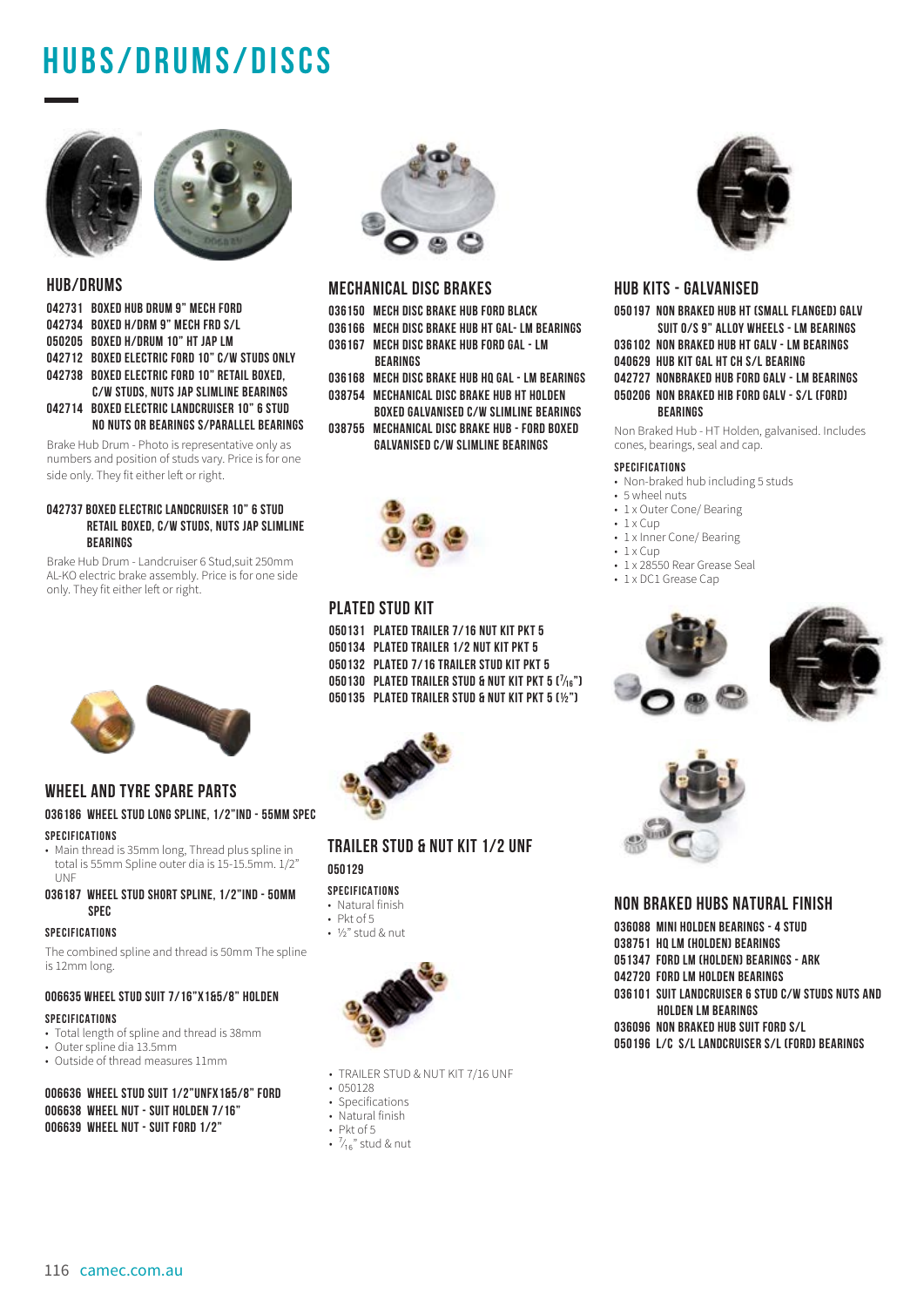## **MUDGUARDS & WHEEL EQUIPMENT**



**WHEEL ARCH 006543 WHEEL ARCH 30IN SGL GALV 006544 WHEEL ARCH TANDEM GALV**



#### **MUD GUARD - POLY PLASTIC**

Strong with steps on both sides as well as on top. Mud flaps, brackets not included.

**036283 MUDGUARD POLY SMALL 10" WHITE 036284 MUDGUARD POLY SMALL 10" SILVER 036285 MUDGUARD POLY MED 13" WHITE 036286 MUDGUARD POLY MED 13" SILVER 036287 MUDGUARD POLY LARGE 14" WHITE 036288 MUDGUARD POLY LARGE 14" SILVER 043662 MUDGUARD BRACKET 23.5 X 7.5 051398 MUDGUARD POLY SMALL 10" BLACK 051399 MUDGUARD POLY MED 13" BLACK 051400 MUDGUARD POLY LARGE 14" BLACK**



**ALLOY WHEEL (VELOX) 036470 HUB MOUNT WITH TYRE 10" 036462 BEARING MOUNT WITH TYRE 8"**

#### **MULTI-FIT SPARE WHEEL CARRIER 051361**

#### **SPECIFICATIONS**

- Suits 4,5 & 6 stud wheels
- Suits drawbar size 50-100mm
- Locking facility secures wheel and prevent theft

#### **000512 SPARE WHEEL MOUNT BOLT ON - STRAIGHT**

Spare Wheel Carrier Bolt On. The flat base includes 2 x 125mm u-bolts which cover up to 100mm of bumper thickness. If using on an A-frame the wheel will be inline or at 90 degrees to the A-Frame. These are not recommended for LARGE 4WD wheels.

#### **SPECIFICATIONS**

- The upright is 395mm from the bumper top, to the centreline of the wheel mount
- The Wheel backing plate is 160mm offset from the centreline of the upright. It has 20mm centre mounting bolt with provision to accept a padlock single locating pin that fits thru one wheel stud hole (any stud pattern).
- The steel profile is 65mm x 35mm.
- 



#### **WHEELS**

#### **036455 STEEL ROAD WHEEL, SUIT HOLDEN HT14" SUNRAYSIA BLACK**

Sunraysia Black wheel rim, HT Holden, 14" x 6". These black painted sunraysia steel rims suit the HT stud pattern.

#### **SPECIFICATIONS**

- Material: Painted steel rims
- Size: 14 inch dia, 6 inch wide
- Suit: Holden HT, HG, HK
- PCD: 4 1/4 inch (107.95mm)
- Adiacent Studs: 2 1/2 inches (63.45mm) between centres
- Suit Studs: 5 x 7/16 inch.
- Colour: Black

#### **006615 STEEL ROAD WHEEL, SUIT FORD 14" X 6" SUNRAYSIA WHITE**

Sunraysia White Road Wheel Ford, 14 Inch x 6 inch. This steel rim suits the ford stud pattern and is a popular replacement for the standard rims.

#### **SPECIFICATIONS**

- Material: Painted steel rims
- Size: 14 inch dia, 6 inch wide
- Suit: Ford
- PCD: 4 1/2 inch (114.30mm)
- Adjacent Studs: 2 5/8 inches (67.18mm) between centres
- Suit Studs: 5 x 1/2 inch
- Colour: White

#### **038357 STEEL ROAD WHEEL, SUIT HOLDEN HR 330MM BLACK 036452 STEEL ROAD WHEEL, SUIT HOLDEN HQ 355MM BLACK**

Steel Road wheel rim, HQ Holden, 14 x 6 inch. These black painted steel suit the HQ stub pattern.

#### **SPECIFICATIONS**

- Material: Painted steel rims
- Size: 14 inch dia, 5.5 inch wide
- THESE ARE NOT SUITABLE FOR YOUR HOLDEN!
- PCD: 4 3/4 inch (120.65mm)
- Colour: Black



**043161 13" WHITE POWDER COATED WHEEL TO SUIT FORD WITH 155/80 TYRE RATED AT 437KG 043160 GALVANIZED 13" WHEEL WITH ALL TERRAIN TREAD FOR HT/FORD 165R13C** 

 **TYRE (MULTI FIT) RATED AT 670KG**



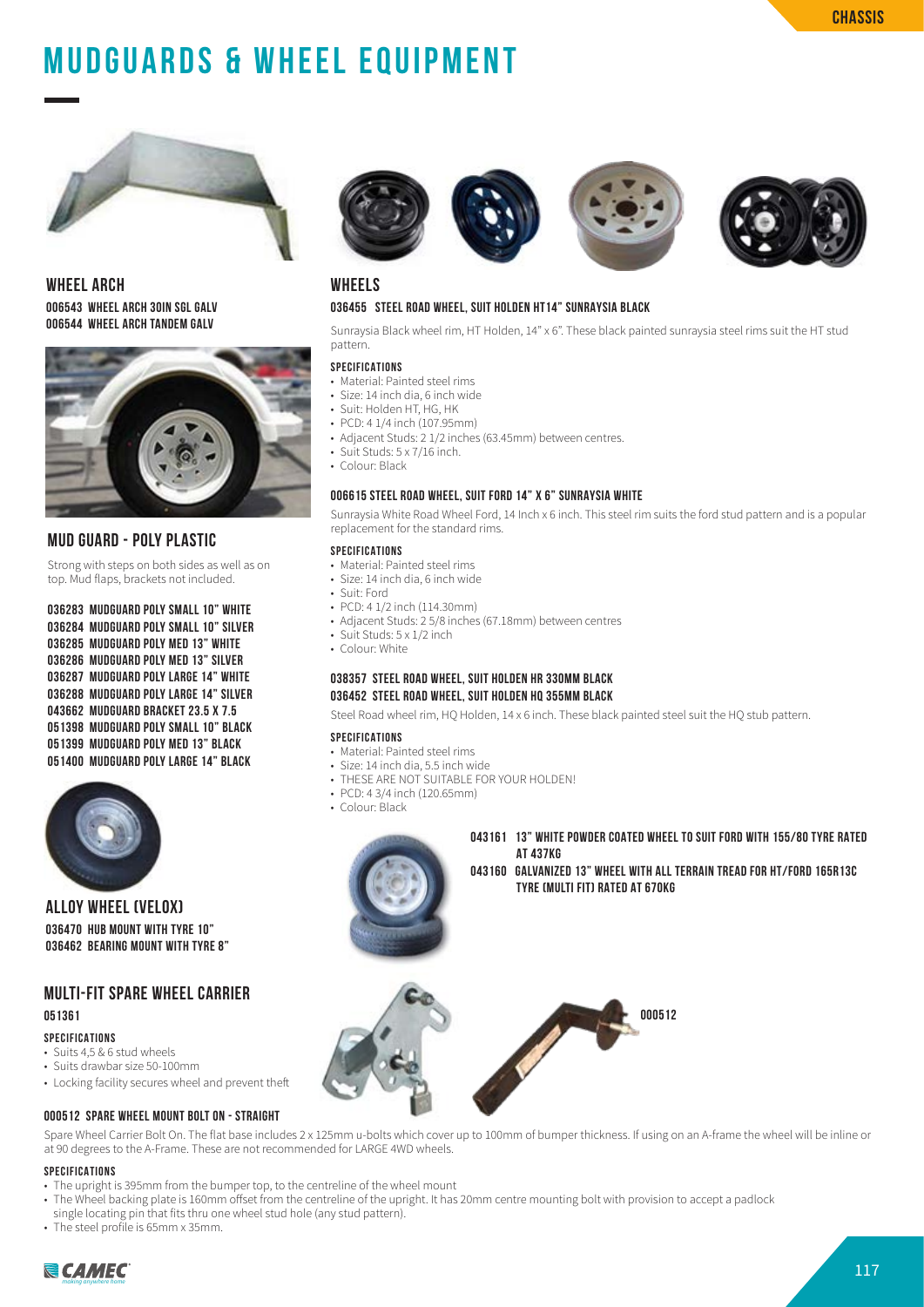### **JOCKEY WHEELS**



#### **SWIVEL JOCKEY WHEELS WITH SMALL CLAMP S/50 X 50 FRAME BOLT OR WELD ON**

#### **036244 6" WHEEL 006416 8" WHEEL**

#### **FEATURES**

- Swivel bracket allows the jockey wheel to stay permanently attached.
- No need to remove for storage
- Simple swing away action for travelling position
- Angle tube prevents rotation when stowed
- Large heavy duty wheel for easy maneuvering on soft or uneven surfaces
- Zinc coated for lasting protection

#### **8" SPECIFICATIONS**

- Static Capacity: 400kg
- Wheel Size: 200mm (8"") solid tyre
- Weight: 8.5kg
- Max Lift / extension: 250mm
- Minimum Ground Clearance(G1): 310mm (from centre of drawbar)
- Maximum Ground Clearance(G2): 560mm (from centre of drawbar)
- Overall Shaft Height Open: 820mm
- Overall Shaft Height Closed: 570mm
- Finish: Zinc Plated
- Clamp: Small Swivel Bracket Bolt on (u-bolts or bolts not included)



#### **JOCKEY STANDS - VARIOUS**

#### **039992 ARK ADJUSTABLE STAND WITH SWIVEL BRACKET - SIDE WINDER**

#### **006445 EASYLIFT ADJ STAND NO CLAMP 27" 006450 AL-KO ADJUSTABLE STAND AND CLAMP 14"**

Adjustable jockey stand with flat base. These come with the clamp as shown.

#### **SPECIFICATIONS**

- Outside tube is 355mm.
- Maximum lift from ground is 500mm

#### **006451 AL-KO ADJUSTABLE STAND AND CLAMP 20"**

• Adjustable jockey stand with flat base and clamp. Outside tube is 510mm.

#### **SPECIFICATIONS**

- Zinc Coated
- Outside tube is 510mm
- Extends 240mm
- 50mm dia clamp supplied

#### **JOCKEY WHEEL W/CLAMP OR NO CLAMP**

#### **006402 JOCKEY WHEEL 6X2IN STD W/CLAMP FEATURES**

- Included AL-KO Standard Clamp this can be bolted or welded on. (Bolts not included)
- Zinc coated for lasting protection

#### **SPECIFICATIONS**

- Static Capacity: 400kg. Weight: 5.5kg
- Wheel Size: 150mm (6") solid tyre
- Max Lift / extension: 265mm
- Minimum Ground Clearance(G1): 202mm (from centre of drawbar)
- Maximum Ground Clearance(G2): 649mm (from centre of drawbar)
- Overall Shaft Height Open: 772mm
- Overall Shaft Height Closed: 507mm
- Finish: Zinc Plated
- Clamp: Standard bolt/weld on (bolts not included)



#### **006404 JOCKEY WHEEL 6X2" STD NO CLAMP**

#### **006408 JOCKEY WHEEL 8X2 W/STD CLAMP**

#### **FEATURES**

- Large heavy duty wheel for easy maneuvering on soft or uneven surfaces
- Included AL-KO Standard Clamp this can bolted or welded on. (Bolts not included)
- Zinc coated for lasting protection

#### **SPECIFICATIONS**

- Static Capacity: 400kg. Weight: 7kg
- Wheel Size: 200mm (8") solid tyre
- Max Lift / extension: 265mm
- Minimum Ground Clearance(G1): 262mm (from centre of drawbar)
- Maximum Ground Clearance(G2): 697mm (from centre of drawbar)
- Overall Shaft Height Open: 832mm
- Overall Shaft Height Closed: 567mm
- Finish: Zinc Plated
- Clamp: Standard bolt/weld on (bolts not included)

#### **038556 AL-KO STANDARD WITH CLAMP 350MM X 410MM**

Wide, solid rubber wheel for easy maneuvering. Includes Sto clamp

#### **042352 AL-KO EXTRA HEIGHT NO CLAMP 8" 200MM**

#### **FEATURES**

- Large heavy duty wheel for easy maneuvering on soft or uneven surfaces
- Extra height great of off road caravans and camper trailers
- Zinc coated for lasting protection

#### **SPECIFICATIONS**

- Static Capacity: 400kg. Weight: 7kg
- Wheel Size: 200mm (8") solid tyre
- Max Lift / Extension: 265mm
- Minimum Ground Clearance(G1): 370mm (from centre of drawbar)
- Maximum Ground Clearance(G2): 767mm (from centre of drawbar)
- Overall Height Open: 995mm
- Overall Height Closed: 730mm
- Finish: Zinc Plated
- Clamp: None Supplied see related items below for Standard or Wide Clamps



#### **SWIVEL JOCKEY WHEELS WITH LARGE CLAMP**

**006406 JOCKEY WHEEL 6IN W LGE SWIVEL 006410 JOCKEY WHEEL 8IN W LGE SWIVEL 038561 JOCKEY WHEEL 350X410MM W/ SWIV**

Attached swivel clamp can be bolted to 50/75/100mm drawbars.



#### **ARK JOCKEY WHEELS**

**044987 ARK SPARE HANDLE 051340 ARK 8" JOCKEY WHEEL 051341 ARK 10" JOCKEY WHEEL 051342 ARK 10' JOCKEY WHEEL 051343 ARK 6" JOCKEY WHEEL 051344 ARK 8" JOCKEY WHEEL PREMIUM 051346 ARK 8" JOCKEY WHEEL 051358 ARK 6" ECONOMY JOCKEY WHEEL 051362 ARK 10" JOCKEY WHEEL 051363 ARK 10" JOCKEY WHEEL 051339 ARK 6" JOCKEY WHEEL 051351 ARK EZIMOVER JOCKEY WHEEL 051356 ARK 6" JOCKEY WHEEL 051366 ARK 8' JOCKEY WHEEL HEAVY DUTY 051368 ARK JOCKEY STAND 350KG 051369 ARK JOCKEY STAND 350KG 051360 ARK 6" JOCKEY WHEEL PREMIUM 051370 ARK 8" JOCKEY WHEEL**



**JOCKEY WHEEL TWIN WHEEL HEAVY DUTY WITH SOLID WHEELS, INC CLAMP LOAD CAPACITY 1000KG 042292**







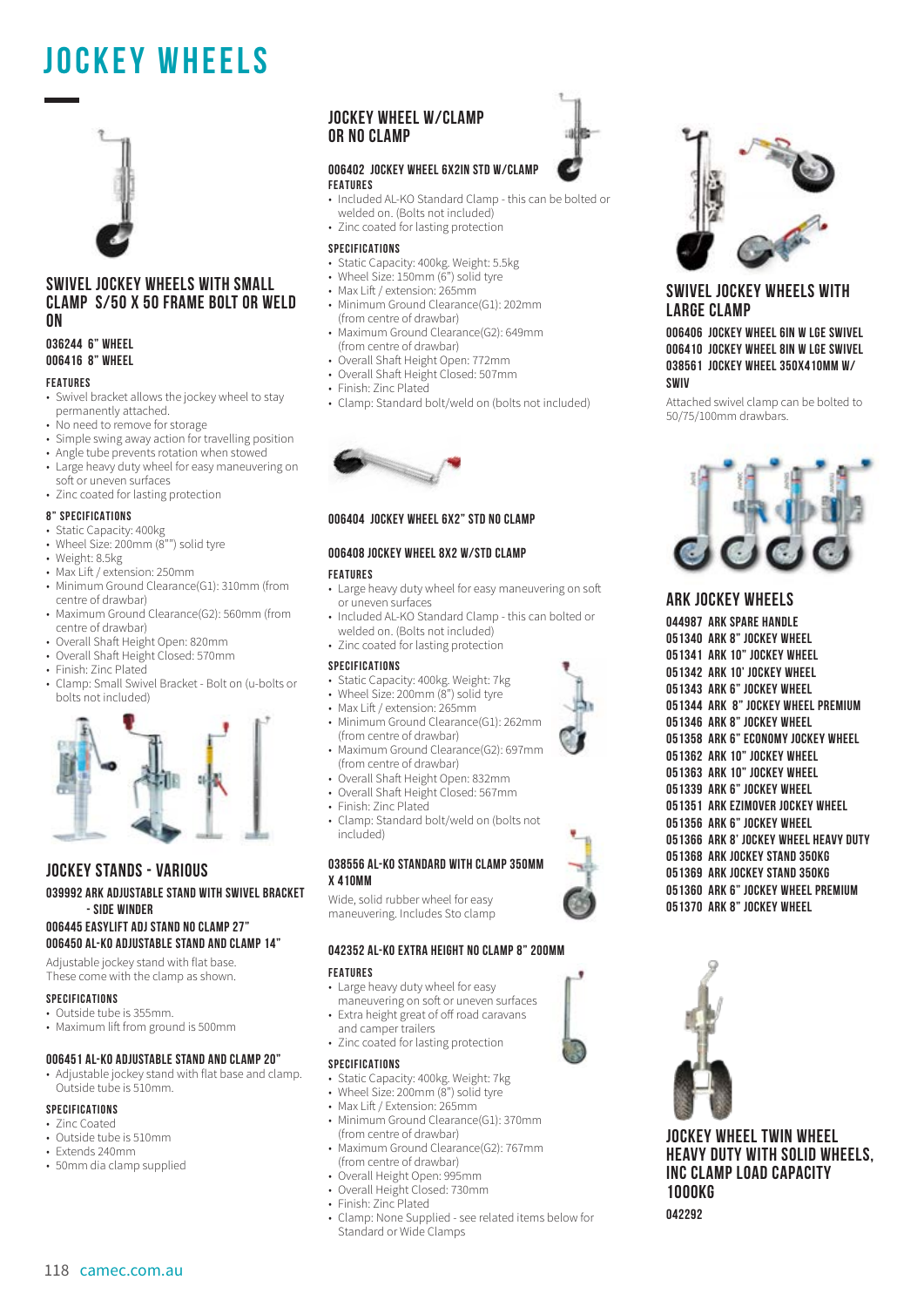

#### **TRAIL-A-MATE HYDRAULIC JOCKEY WHEEL AND JACK**

#### **000417 TRAIL-A-MATE JOCKEY WHEEL, HYDRAULIC, LIFTING CAPACITY 1000KG**

A hydraulic jockey wheel that converts in to a jack when you need it. You simply swap the wheel for a solid base plate. The key features of the Trail-A-Mate are as follows:

• Capacity - WLL 1,000kg / ATM 2,900kg

- Versatility Easily converts from a jockey wheel to a jack
- Ease of Use Being hydraulic it takes very little effort to operate
- Safety Fully complies with the Australian mandatory safety standards

(2693:2007) It has many applications and uses such as caravanning, horse floats, trailers, food vans, motorhomes.

#### **FEATURES**

- For stress free raising and lowering of caravans, boats and trailers
- Safety nonslip lugs built in
- No need to climb under the vehicle to jack it up
- Suitable for most jockey wheel brackets
- Both a jack and jockey wheel
- Trail-A-Mate safe working load of 1000kg when base is fitted
- Trail-A-Mate II safe working load of 1500kg when base is fitted

#### **040981 TRAIL-A-MATE MKII JACK, HYDRAULIC, LIFTING CAP 1500KG NO WHEEL (JACK ONLY)**

Trail-A-Mate MkII is a hydraulic caravan jack designed to lift larger and heavier caravans than the original Trail-A-Mate Jockey Wheel/Jack. The outside diameter is 60mm. There is an optional 60mm A-Frame clamp

#### **FEATURES**

- Requires 60mm clamp to be purchased separately if used on the A-Frame.
- Does NOT fit standard 50mm clamp
- Easy to Use Being hydraulic it takes very little effort to operate
- Safety Fully complies with the Australian mandatory safety standards (2693:2007)

#### **SPECIFICATIONS**

- Capacity: 1500kg /ATM 3500kg
- Comes with detachable flat base.
- Comes with jacking clamp as per the photo above.

#### **000418 TRAIL-A-MATE BASE PLATE 000420 TRAIL-A-MATE LIFTING CLAMP 000422 TRAIL-A-MATE JACK BRACKET ONLY 000427 TRAIL-A-MATE SERVICE KIT 000429 TRAIL-A-MATE JACK HANDLE ONLY 042460 TRAIL-A-MATE CLAMP 60MM 043244 TRAIL-A-MATE SERVICE KIT FOR MKII 044976 TRAIL-A-MATE WHEEL 050264 TRAIL-A-MATE LOCK 051442 TRAIL A MATE COVER**





### **JOCKEY WHEEL CLAMP**

#### **050278**

AL-KO premium extra wide clamp for extra stability and strength.



#### **LARGE JOCKEY WHEEL HOLDER 050029**

#### **SPECIFICATIONS**

- Size: 204 x 204 x 35mm • Can be pegged to the ground suits
- 6 ", 8" and 10" jockey wheels • Stops the jockey wheel sinking into soft ground



#### **JOCKEY WHEEL SIDE WIND & WIDE CLAMP 050151**

This jockey wheel is part of the premium range and comes with a side-winder which allows for unrestricted movement, top-wind units can be obstructed by items mounted on your drawbar. This is a jockey wheel is perfect for a huge range of applications as this jockey wheel has 4 clamping positions and has a integrated gearbox that provides an effortless winding with its static capacity for up to 400kg.

#### **ARK SPARE JOCKEY WHEEL ONLY**

**051297**

Powder coated solid rubber wheel. 12mm shaft size



#### **POWER MOVER 000464 POWER MOVER HANDLE ONLY 038543 POWER MOVER WITH SOLID WHEEL (AL-KO)**

A most efficient caravan mover featuring original dual pawl ratchet system. This model can be mounted on either side of the drawbar, thereby allowing maximum maneuverability. It is fitted to the normal jockey wheel bracket and can be wound up to a height of 840mm.

#### **FEATURES**

- Ratchet jockey wheel
- Assists the manual movement of a caravan or trailer
- Includes handle and clamp
- 250mm diam wheel



#### **JOCKEY WHEEL RECEIVER RUBBER**

#### **000410**

Jockey Wheel Receiver, Rubber. Spread the load and stop the jockey wheel rolling. This is made of strong firm rubber similar to the rubber on jockey wheels. Suits 150mm wheels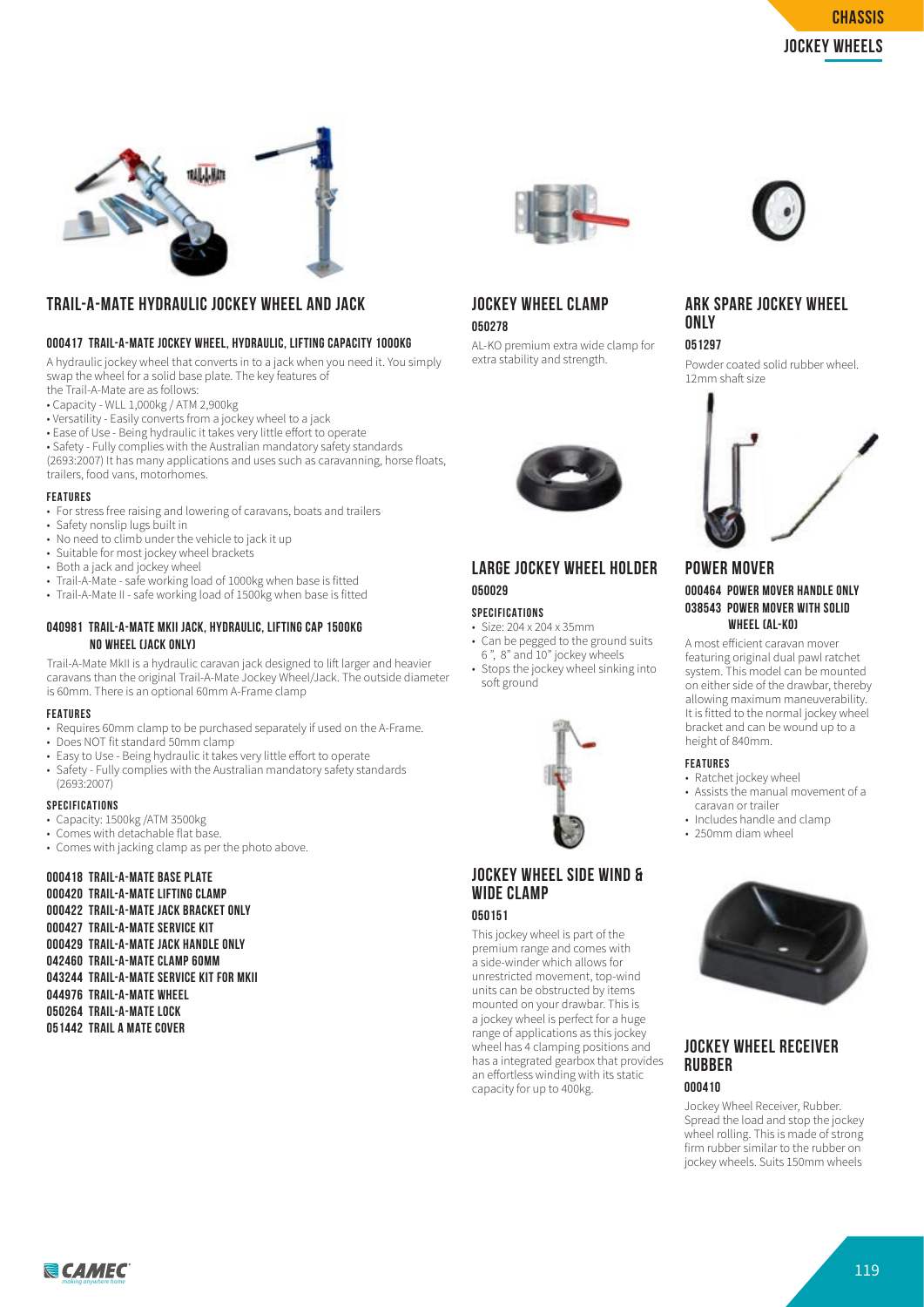

#### **OFF ROAD JOCKEY WHEEL**

#### **044576 500KG**

The Extreme Off Road Series Jockey Wheels is probably the toughest, most advanced Jockey Wheel in Australia today . But not only is it tough, it's also versatile – with multiple height options, a highly maneuverable trailing yoke design and 5 different yoke locking positions . Makes moving easy both on and off road . **FEATURES**

- Side-winding handle
- Easier raising & lowering of trailers/caravans away from stone guards, toolboxes or jerry can holders
- Magnetic, removable handle ensures safe stowage and prevents damage in offroad situations
- Increases load carrying capacity and eliminates the likelihood of "bend" under weight
- 4 x adjustable height positions
- 250mm height adjustability at each of the 4 positions, whilst maintaining a central swivel point for extra strength
	- Heavy duty swivel clamp
	- 4 bolt pivot point ensures no more bowing under weight
	- Suitable for 75mm, 100mm, 130mm and 150mm drawbars
	- Comes with mounting hardware no more welding onto drawbars
	- Wheel pivots easily, even under heavy load or on soft ground
	- Dual wheel with sealed bearings & offroad tread
	- Increases offroad grip and spreads the load
	- Variable yoke lock
- Rust resistant finish

#### **044577 OFF ROAD JOCKEY WHEEL 750KG**

These jockey wheels have been designed for tough Australian offroad conditions with their solid construction and 750kg rating . The versatile design includes 4 adjustable height positions, a heavy duty swivel clamp, 5 yoke locking positions, and it can be mounted on 75mm, 100mm, 130mm or 150mm drawbars .

The dual wheels provide a wider footprint, spreading the load and increasing offroad grip even on soft surfaces . The trailing yoke design provides maximum maneuverability, pivoting easily even under heavy loads .

#### **FEATURES**

- Heavy duty swivel clamp
- 4 adjustable height positions
- Dual wheel, trailing yoke design for maximum maneuverability
- Magnetic, removable winder handle
- Multiple wheel locking positions for stowage
- Rust resistant finish

#### **SPECIFICATIONS**

- Static Capacity: 750kg
- Wheel Size: Dual 200mm (8"") solid tyre
- Weight: 20kg
- Max Lift / extension: 250mm
- Minimum Ground Clearance: 285mm (from centre of drawbar)
- Maximum Ground Clearance: 710mm (from centre of drawbar)
- Overall Height Open: 895mm
- Overall Height Closed: 645mm
- Finish: Zinc Plated
- Clamp: Swivel Bracket includes mounting hardware to suit 75mm, 100mm, 130mm or 150mm drawbars

#### **ALSO AVAILABLE 051096 OFF ROAD JOCKEY WHEEL 750KG IN BLACK**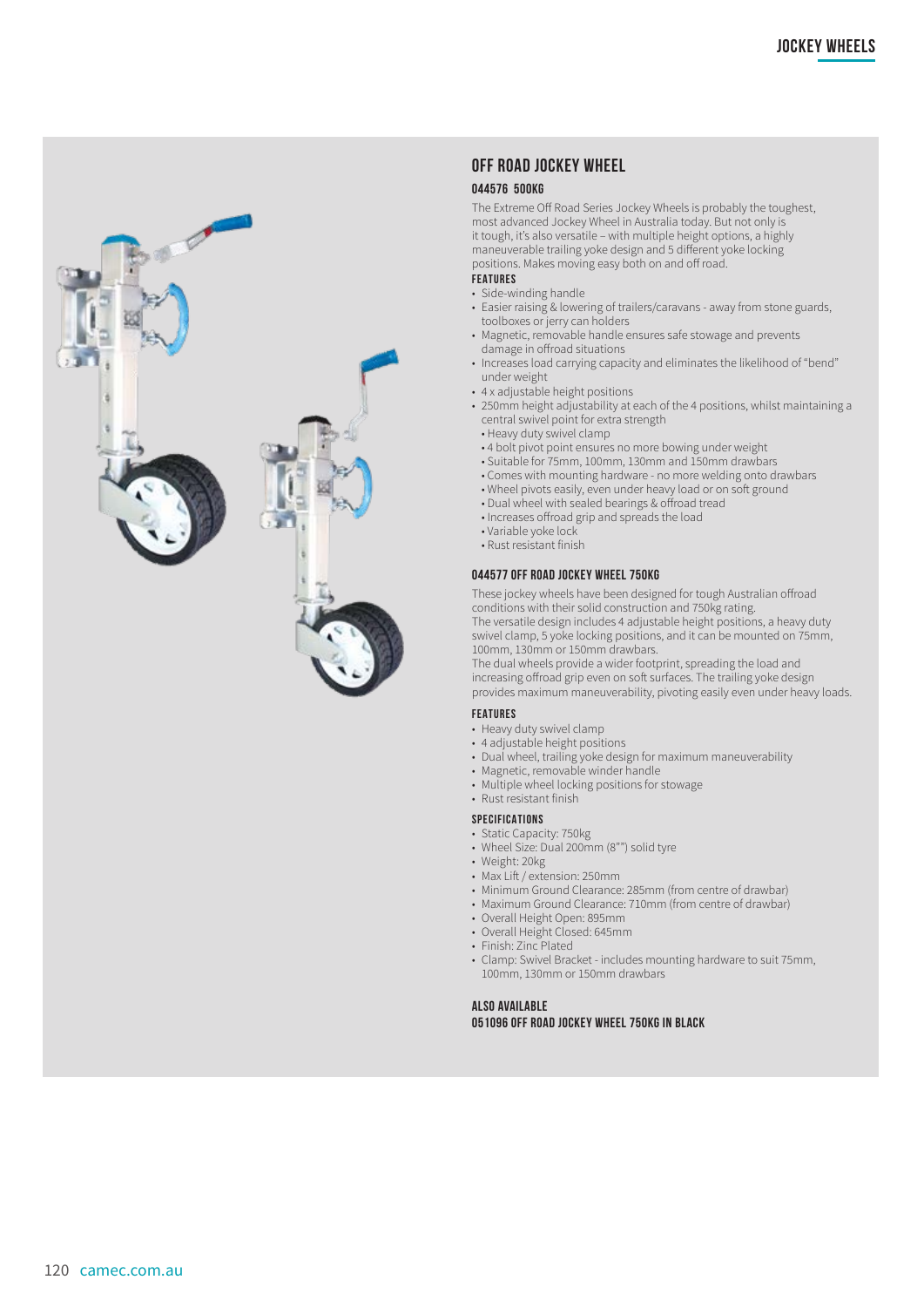# **jockey wheels spare parts**

| <b>CODE</b> | <b>PRODUCT NAME</b>                                                          |
|-------------|------------------------------------------------------------------------------|
| 006429      | RUBBER WHEEL AL-KO SUIT 8" X 2" X 1/2" SOLID STEEL WHEEL<br>WITH RUBBER TYRE |
| 043250      | CLAMP ONLY FOR JOCKEY WHEEL CAMEC                                            |
| 050150      | J/WHEEL CLAMP HANDLE SKIN PACK                                               |
| 050144      | J/WHEEL HANDLE SKIN PACK ROLL PIN STYLE                                      |
| 050143      | J/WHEEL HANDLE SKINPACK GRUB SCREW STYLE                                     |
| 050149      | J/WHEEL THRUST BEARING SKIN PA                                               |
| 006418      | CLAMP FOR JOCKEY WHEEL SINGLE                                                |
| 036263      | SWIVEL CLAMP NO WELD REO AL-KO                                               |
| 039993      | CLAMP FOR JOCKEY WHEEL BOLT-ON STYLE                                         |
| 036246      | UBOLT KIT SUIT AL-KO JOCKEY WHEEL 100W X 75L                                 |

| 036247 | UBOLT KIT SUIT AL-KO J/WHEEL 75W X 75L                                 |
|--------|------------------------------------------------------------------------|
| 006438 | HANDLE ONLY FOR JOCKEY WHEEL AL-KO LOOSE                               |
| 006424 | PULLING HANDLE AL-KO FOR MOVING THE VAN ABOUT                          |
| 036264 | HANDLE ONLY JOCKEY WHEEL EASYLIFT                                      |
| 006440 | THRUST BEARING JOCKEY WHEEL LOOSE                                      |
| 006425 | BOLT AND WASHER KIT SUIT AL-KO 1/2" JOCKEY WHEEL CLAMP<br><b>LOOSE</b> |
| 006437 | RUBBER TUBE ONLY SUIT 410 X 350                                        |
| 036266 | RUBBER TYRE ONLY SUIT 4.10 X 3.50 X 4 PLY                              |
| 006428 | RUBBER WHEEL 6X2X1/2IN SOLID                                           |

### **corner steadies**



#### **AL-KO CORNER STEADY DROP DOWN 051185**

#### **SPECIFICATIONS**

- 590mm open length
- Black finish





#### **AL-KO CORNER STEADY DROP DOWN 051186**

#### **SPECIFICATIONS**

- 740mm open length
- Black finish

#### **LEG DROP DOWN 840MM ALKO BLACK 051716**

The ALKO Black 590mm Drop Down Corner Steady is designed to stabilize your trailer or caravan whilst stationary, whether the ground is hard or soft, you can rely on this corner steady for supreme stability.

#### **SPECIFICATIONS**

- Corner steadies are not designed to be used as a jack or as the method of lifting the trailer off the ground. They are designed to stabilize the trailer or caravan when stationary.
- The Alko leg comes with a mounting plate which can be welded on.
- Winder handle not included.

#### **ADJUSTABLE CORNER STEADIES**

Ensure the caravan or trailer is secure and even when stationary. Adjustable corner steadies are available in positive drive wind-down or dropdown models. Corner steadies are not designed as a jack and must not be used for this purpose.

#### **006476 ADJUSTABLE LEG FRONT AL-KO SUIT HEX HANDLE 500MM LENGTH**

AL-KO wind down legs have a solid hex nut for positive connection of winder (not included). These will extend 500mm vertically so will give an adequate range on most standard clearance caravans / trailers.

**006457 ADJUSTABLE LEG FRONT DYMWOOD SUIT SLOTTED HANDLE 18" LENGTH 006469 ADJUSTABLE LEG FRONT MANUTECH SUIT HEX HANDLE 500MM LENGTH 006470 ADJUSTABLE LEG FRONT MANUTECH SUIT SLOTTED HANDLE 500MM LENGTH 006473 ADJUSTABLE LEG REAR MANUTECH SUIT SLOTTED HANDLE 500MM LENGTH 006477 ADJUSTABLE LEG FRONT AL-KO SUIT HEX HANDLE 600MM LENGTH 006478 ADJUSTABLE LEG FRONT AL-KO SUIT HEX HANDLE 700MM LENGTH 006479 ADJUSTABLE LEG REAR AL-KO SUIT HEX HANDLE 500MM LENGTH 006480 ADJUSTABLE LEG REAR AL-KO SUIT HEX HANDLE 600MM LENGTH 006481 ADJUSTABLE LEG GALV AL-KO SUIT HEX HANDLE 500MM TOP MOUNT - SUIT JAYCO 006482 ADJUSTABLE LEG GALV AL-KO SUIT HEX HANDLE 700MM TOP MOUNT - SUIT JAYCO 006452 RUBBER WHEEL FOR BACK LEG 3IN**

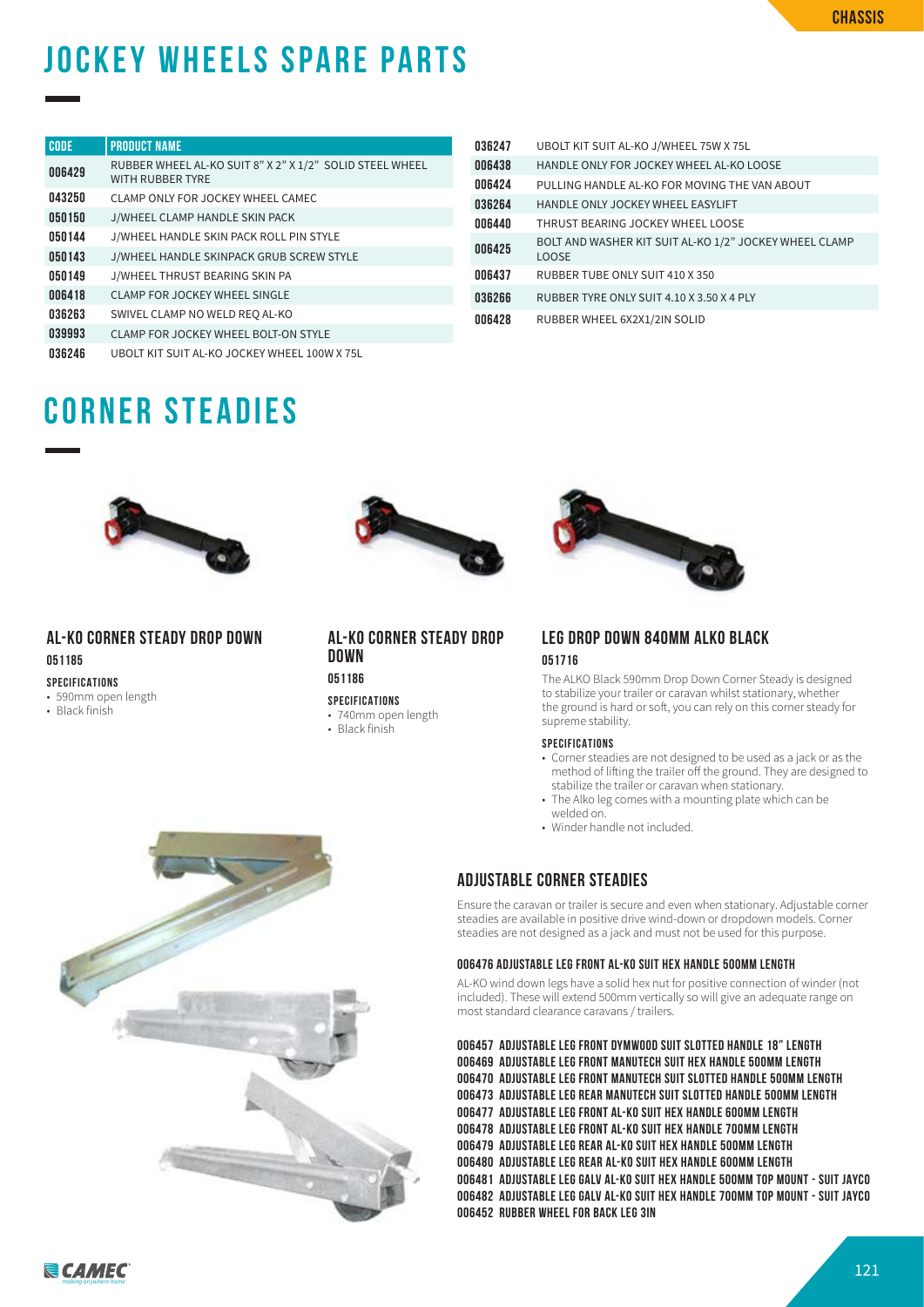

#### **DROP DOWN CORNER STEADIES**

AL-KO Hex Drive Drop Down Style Steady Zinc Plated. These stabilisers can also provide vertical support, and are therefore more rigid than the traditional angled legs. Price is for one, corner stabiliser and mounting bracket, the HEX winder handle NOT included.

These corner stabiliser drop down to any angle and are then locked in place with the quick release red handle. The winder (not included, but a socket will also do the job) is then used for the last section. The legs rotate through the full 180 degrees so the can be mounted on the left or right sides.

Each stabiliser comes with a mounting bracket that is usually welded to the chassis and the stabiliser are then bolted to this with the included bolts. It can operate on the angle at any height, just like the traditional wind down legs. Vertical height could be further extended with removable blocks.

#### **006483 ADJUSTABLE LEG DROP DOWN CORNER STEADY AL-KO WITH BIG FOOT PAD SET, 590MM LENGTH EXTENDED**

- **006485 ADJUSTABLE LEG DROP DOWN CORNER STEADY AL-KO WITH BIG FOOT PAD SET, 740MM LENGTH EXTENDED**
- **042662 ADJUSTABLE LEG DROP DOWN CORNER STEADY AL-KO WITH BIG FOOT PAD SET, 820MM LENGTH EXTENDED**
- **006488 ADJUSTABLE LEG DROP DOWN MANUTEC 415MM LENGTH**
- **006489 ADJUSTABLE LEG DROP DOWN MANUTEC 455MM LENGTH**
- **006490 ADJUSTABLE LEG DROP DOWN MANUTEC 515MM LENGTH**
- **034280 ADJUSTABLE LEG MANUTEC WELD ON WITH LARGE ALUM FOOT 400MM LENGTH 240MM LIFT**
- **042816 ADJUSTABLE LEG MANUTEC WELD ON WITH LARGE ALUM FOOT 620MM LENGTH 240MM LIFT**

#### **ADJUSTABLE LEGS AND DROP DOWN CORNER STEADIES SPARE PARTS**

| <b>CODE</b> | <b>PRODUCT NAME</b>                                                                                                           |
|-------------|-------------------------------------------------------------------------------------------------------------------------------|
| 006484      | DROP DOWN CORNER STEADY RED HANDLE AL-KO, REPLACEMENT<br><b>HANDLE ONLY</b>                                                   |
| 042054      | ADJUSTABLE LEG DROP DOWN PULL PIN ASSY AL-KO TO SUIT<br>AI-KO I FG                                                            |
| 006486      | DROP DOWN CORNER STEADY PADS AL-KO BIG FOOT SET OF 4<br>PROVIDES AN IDEAL FLAT LOAD BEARING SURFACE FOR SOFT<br><b>GROUND</b> |
| 006499      | CRANK HEX HANDI E 800MM AL-KO                                                                                                 |
| 006500      | 1150MM HANDLE (HEX) AL-KO HEX DRIVE                                                                                           |
| 006498      | JACK HANDLE DYMWOOD MILLARD OLD STYLE JACK HANDLE                                                                             |
| 006487      | ADJUSTABLE LEG HANDLE SUITS MANUTEC QUICK RELEASE<br>SWING DOWN LEG                                                           |
| 006493      | ADJUSTABLE LEG HANDLE ARTWELL SLOTTED HANDLE, 565MM<br><b>OVERALL SIZE</b>                                                    |
| 006494      | ADJUSTABLE LEG HANDLE ARTWELL SLOTTED HANDLE, 720MM<br><b>OVERALL SIZE</b>                                                    |
| 040233      | DROP DOWN CORNER STEADY PLASTIC FOOT MANUTEC PLASTIC<br><b>FOOT ONLY</b>                                                      |
| 040234      | DROP DOWN CORNER STEADY ALUMINIUM FOOT MANUTEC<br>ALUMINIUM FOOT ONLY                                                         |



#### **ARK DROP DOWN STEADY**

#### **051359**

Latest design with locking swivel bracket and large grip handle for comfortable and easy swivelling. Also features a large flat load bearing foot ideal for soft ground. Large foot locks away and silencer pads reduce noise caused by vibration. Hex drive and zinc finish.

#### **SPECIFICATIONS**

- 750mm open length
- Zinc finish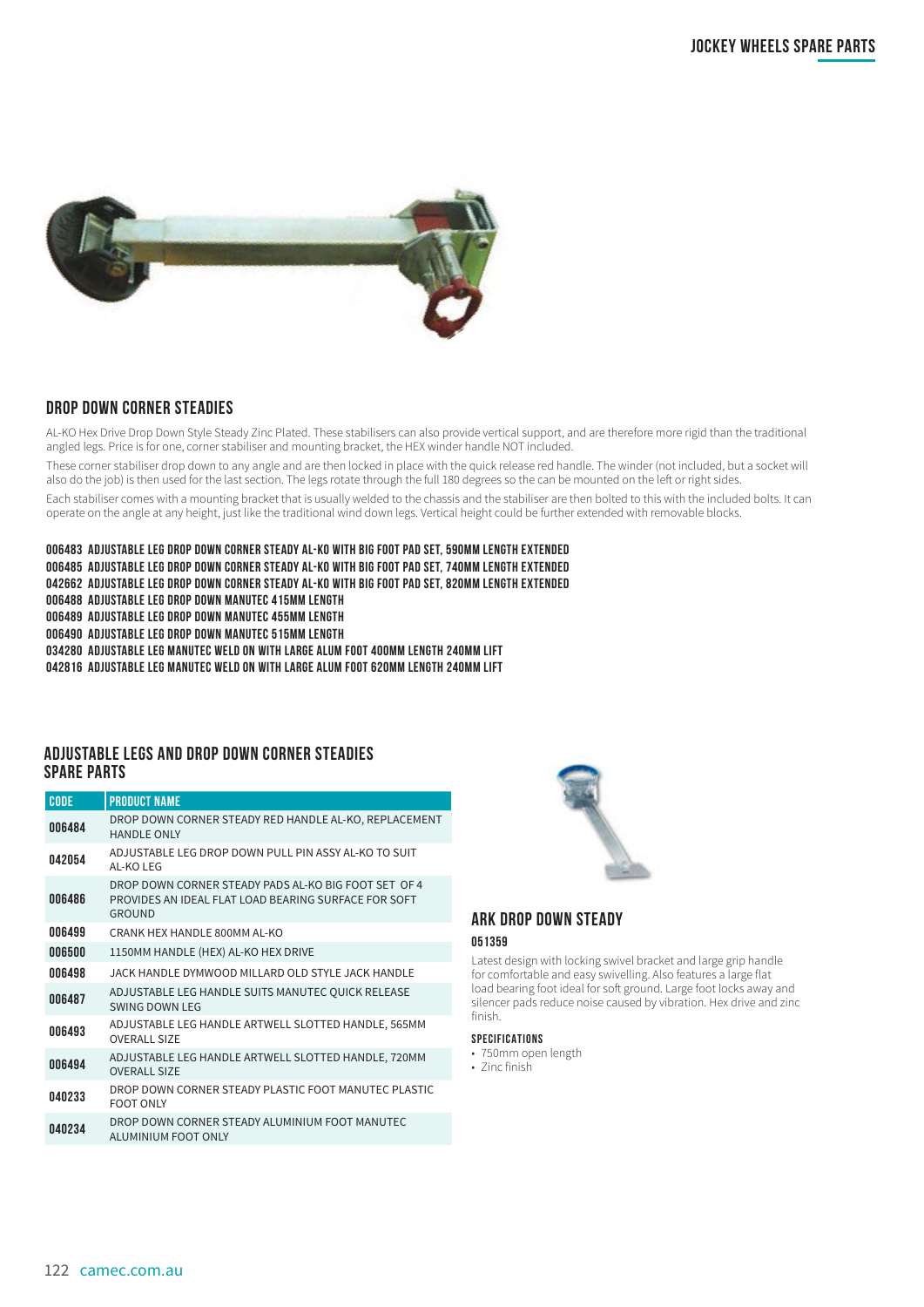### **COUPLINGS**



#### **COUPLING FIXED PRESSED METAL AL-KO AK7 COUPLING ELECTRICAL AL-KO ZINC PLATED 006276**

Zinc plated, 760kg max load.



#### **006280**

Suits electric brakes. Quick release, 4 hole bolt on, 3500kg max load. 50mm Ball

#### **SPECIFICATIONS**

- Capacity: 3500kg
- Mounting holes: 4 at 182.5mm x 55mm centres
- Zinc plated





#### **COUPLING**

**006278 COUPLING QUICK RELEASE AL-KO ZINC PLATED, BOLT ON, 2 HOLE, 2000KG MAX LOAD, HEAD ADJUSTING SCREW** AL-KO two hole bolt on coupling. Suit trailers without brakes. The bolt holes are in line.

**036199 COUPLING QUICK RELEASE BOLT ON, 3 HOLE, 2270KG MAX LOAD, HEAD ADJUSTING SCREW 006302 COUPLING 4WD FIXED 3PCE TRIGG, OFF ROAD, FULL 360 DEGREE ROTATION,TOWBAR ADAPTOR, POLYBLOCK WITH BRASS BUSHES AND 10MM PIN**



#### **OVERRIDE COUPLINGS**

#### **006281 COUPLING HYDRAULIC OVERRIDE AL-KO WITH HANDBRAKE & 3/4" MASTER CYLINDER MAX LOAD 2000KG**

AL-KO Hydraulic override coupling with 2000kg capacity. Includes brake master cylinder and brake handle.

#### **SPECIFICATIONS**

• 2000kg capacity

#### **006285 COUPLING MECHANICAL OVERRIDE AL-KO ZINC PLATED, MAX LOAD 2 TONNE, NO HAND BRAKE,ARM ATTACHMENT**

AL-KO Mechanical override coupling 2000kg, NO brake lever. Four bolt holes.

#### **FEATURES**

- Holes are 55mm centres apart, across the coupling • Holes are 185mm centre to centre from front to
- rear
- Handbrake handle is a separate part and is not included

#### **SPECIFICATIONS**

- Has a capacity of 2000kg
- Zinc plated



#### **COUPLING SPARE PARTS**

- **006293 PIN COMPLETE T/S TREG COUPLING WITH SPRING AND LYNCH PIN**
- **006294 COUPLING LYNCH PIN CLIP TREG SIZE 6MM**
- **006312 REVERSING LATCH TRIGG**
- **006315 HANDBRAKE PLATE SUIT TRIGG COUPLING**
- **036221 COUPLING REVERSING CATCH AL-KO**
- **006322 COUPLING PARTS KIT AL-KO HANDLE, TRIGGER,**
- **SPRINGS, SPINDLE**
- **006323 COUPLING TRIGGER AL-KO**
- **006327 COUPLING ADJUSTABLE SCREW AND NUT KIT AL-KO**
- **006332 COUPLING TRIGGER SPRING AL-KO**
- **034823 POLY BLOCK TOWBAR ADAPTOR TRIGG 036216 DETACHABLE PIN ASSEMBLY TRIGG 041490 COUPLING LOCK RING AL-KO SUIT AKS2000 OFFROAD COUPLING**
- **050148 COUPLING OFF ROAD LOCK RING 006307 TRIGG SAFETY LOCKING CATCH**



#### **036493 VIN PLATE TRAILER I.D. 1 PIECE**



**036226 VIN PLATE TRAILER I.D. PLATE (2 PIECES) 039997 COUPLING MOUNT BOLTS SET OF 3 (1 1/2" X 1/2")**

**039998 COUPLING MOUNT BOLTS SET OF 4 (4" X 1/2")**

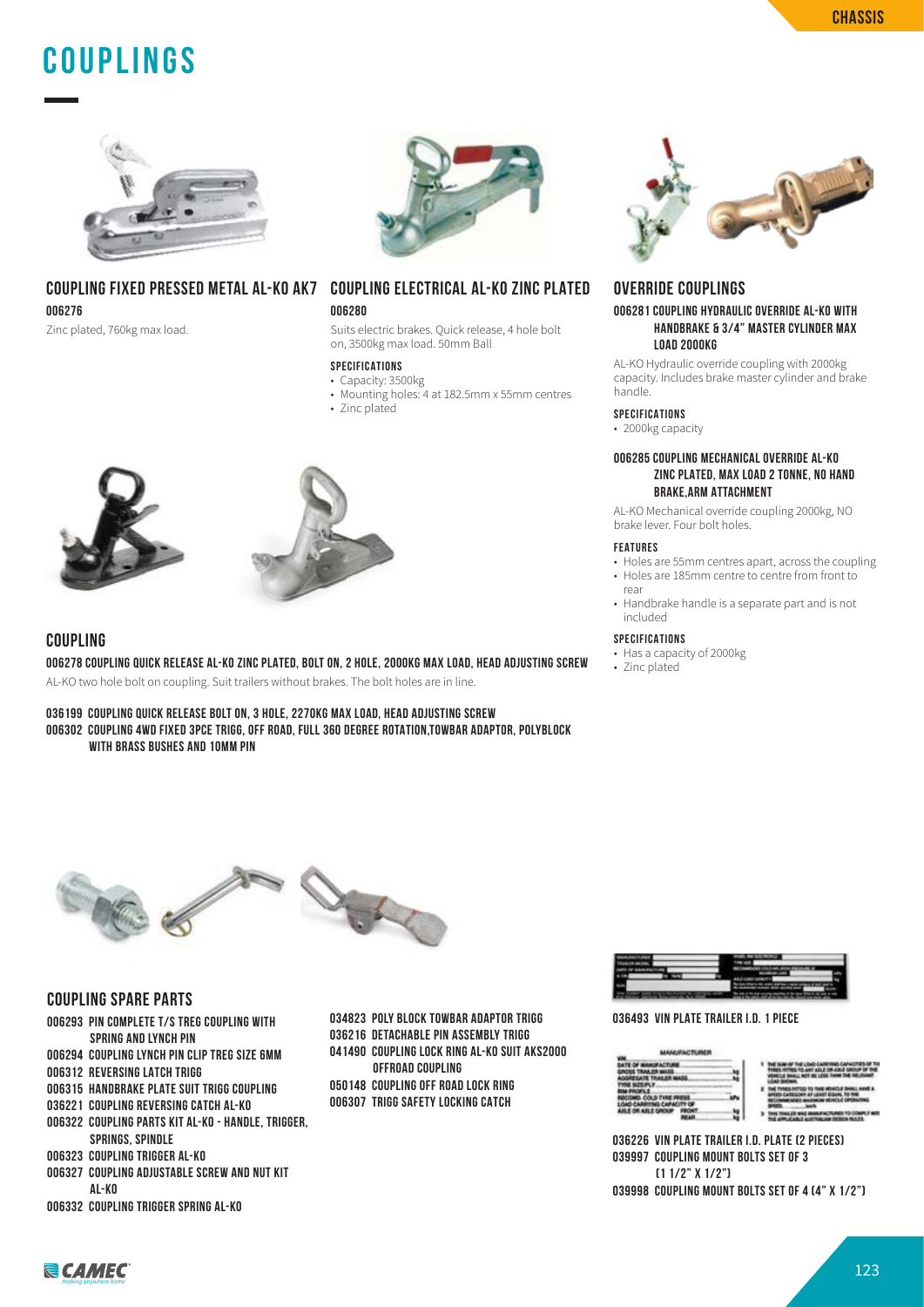

#### **D035 COUPLING V3-R**

#### **044634**

The V3-R version of the DO35 is without a handbrake and ideal for caravans with a preexisting handbrake mounted elsewhere on the A-frame.

#### **SPECIFICATIONS**

- Articulation: 360 degrees axial, minimum 70 degrees other axes
- Locking: Fully ADR 62/02 compliant including automatic secondary lock
- Finish: Supa Alloy 5
- Bolt pattern: 4 bolts at 185mm x 54mm<br>• Rating: 3.5 Tonne
- Rating: 3.5 Tonne
- Action: Drop-On
- Maintenance: Fully Greasable

#### **DO35 COUPLING SPARE PARTS**

**044640 DO35 TOW PIN WF KIT 044641 DUST CAP C/W LANYARD 044642 DUST CAP C/W LANYARD 044643 WDH HR 550/750 - ADAPTOR**



#### **DO35 COUPLING V3-I WITH INTEGRATED HANDBRAKE**

#### **044635**

Forged steel, high quality polyurethane, laser cut stainless steel and precision casting has been brought together to increase the couplings strength yet also reduce weight. This updated DO35 is over 50% stronger than the outgoing model. These advanced processes have also allowed the elimination of hitch adaptors allowing you to get on the road with less fuss.

#### **SPECIFICATIONS**

- Articulation: 360 degrees axial, minimum 70 degrees other axes.
- Locking: Fully ADR 62/02 compliant including automatic secondary lock
- Finish: Supa Alloy 5
	- Bolt pattern: 4 bolts at 185mm x 54mm
	- Rating: 3.5 Tonne • Action: Drop-On
	- Maintenance: Fully Greasable



Electric trailer/caravan brakes. Has an easy to use press button release. Note: This does not mount directly with 4 hole couplings - but it can be mounted to A-Frame or similar.

**MECH BRAKE ARM ATTACHMENT AL-KO**

This AL-KO Lever Hand Brake and Mounting Plate suits the AL-KO Mechanical Override Coupling

New design means the handle is less likely to foul



#### **COUPLING HYDRAULIC BRACKET WITH MASTER CYLINDER**

**006317**

**044568**

System.

rear opening vehicle doors

AL-KO Hydraulic Conversion With 3/4 inch cylinder. Used to convert a AL-KO Mechanical coupling for use with hydraulic brakes.

#### **TREG BLOCK COUPLING AND ACCESSORIES**

#### **006301 COUPLING TREG POLYBLOCK WELD ON, MAX LOAD 3000KG, NO HAND BRAKE (WELD ON WITH 3/4 PIN)**

Treg is the original off-road polyblock coupling, and if you're fair dinkum about going off road with your trailer this is the coupling for you!

#### **FEATURES**

- Coupling body rotates 360 degrees
- Because of it's design the Treg Off Road Coupling allows a huge departure angle with a 70 degrees vertical oscillation angle allowing it to go places where standard couplings would fail.
- No special fitting required just remove your standard tow ball and put the Treg yoke into your standard tow bar tongue and you're away.
- TRIGG handbrake assembly suits this coupling (Not included).

#### **SPECIFICATIONS**

- 1 x Treg Poly Block Trailer Coupling
- 1 x Treg Yoke to suit Towing Vehicle
- Bolt on type

#### **006295 COUPLING U BRACKET AND SPRING PIN TREG DETACHABLE**

Treg Detachable U Bracket & Pin.

#### **SPECIFICATIONS**

- 3000kg
- $\cdot$  Pin 3/4 inch
- Thread 3/4 x 2 1/2 inch

#### **006293 TREG COUPLING SPRING/PIN/AND LYNCH PIN KIT**

This pin is a direct replacement for the Treg coupling.

#### **SPECIFICATIONS**

- 3/4 Inch (19mm) Diameter Pin
- 180mm in Length
- Lynch Pin 1/4 Inch (6mm)
- Zinc Yellow Finish

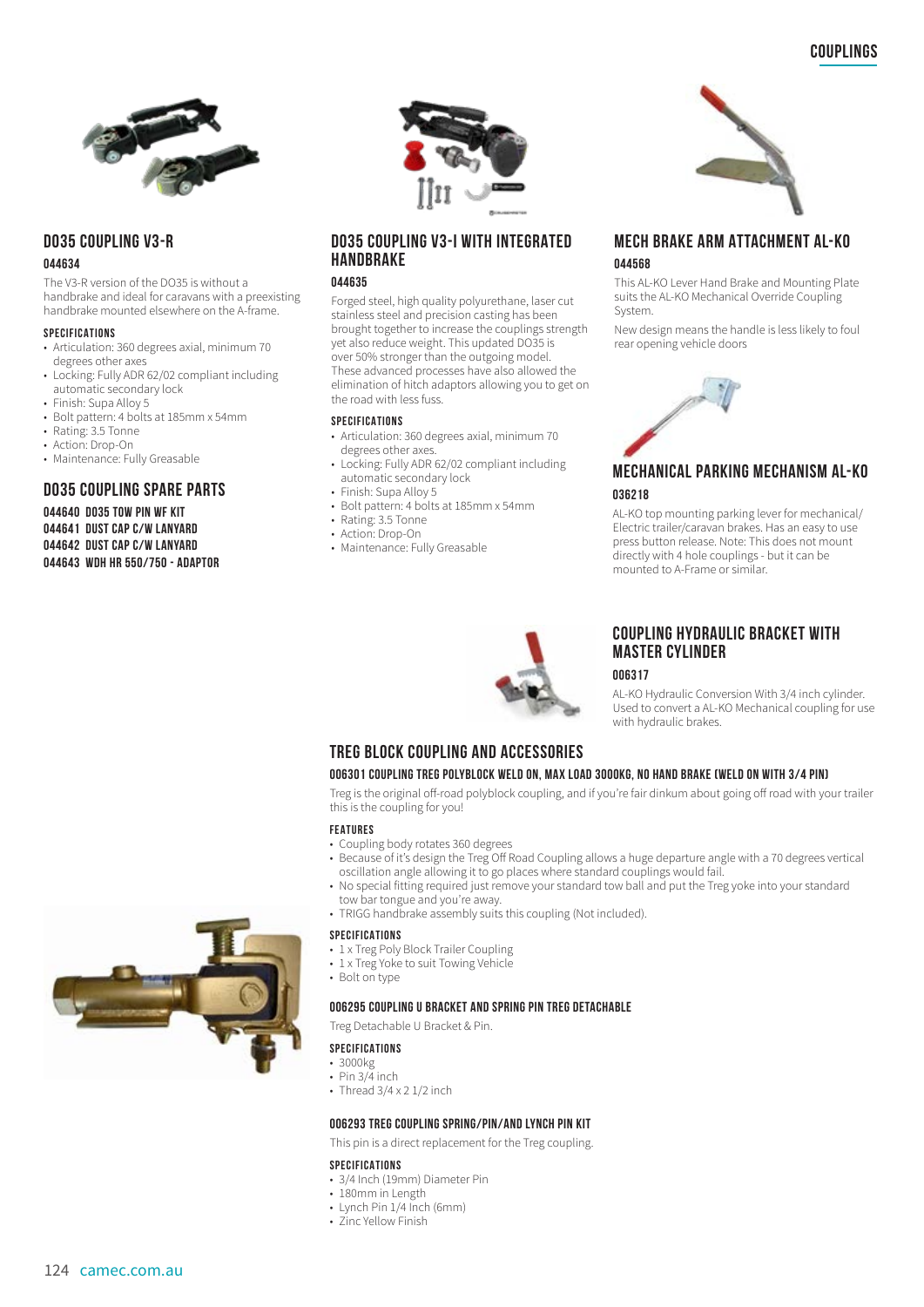

#### **COUPLING**

**051090 ARK OFF ROAD COUPLING ELEC. 051093 ARK OFF ROAD COUPLING O/R BRAKE 051094 ARK OFF ROAD COUPLING ELEC. W/RATCHET 051350 ARK QUICK RELEASE COUPLING 051352 ARK XO SERIES COUPLING ELEC 3.5T 051354 ARK OVER RIDE COUPLING ZINC 051355 ARK OVER RIDE COUPLING GAL. 051357 ARK ELECTRIC COUPLING ZINC 051364 ARK OVER RIDE COUPLING 051367 ARK XO SERIES COUPLING 2T O/R 050141 COUPLING PLUNGER TYPE TRIGGER** 



### **OFFROAD COUPLING PARK LEVER**

**050176**

Handbrake lever to suit AL-KO offroad coupling 044408.

#### **SPECIFICATIONS**

- ALKO Parking Brake arm, mounts under the 4 bolt hole couplings and the ratchet arm catches on the coupling
- Holes are 55mm and 185mm apart
- Low Profile 140mm from the top of the plate to the bottom of the handle



#### **AL-KO BRAKE COUPLING 044408**

Engineered by AL-KO in Australia specifically for extreme off-road adventure, the new AL-KO Off-Road Ball Coupling incorporates extreme vertical and horizontal articulation as well as a quick & easy hitching design that requires no pin or hole alignment.

It's made from high quality materials designed to endure serious off road use and provide you with the confidence you need to take your rig in to even the most remote parts of Australia.

The new & improved range of low profile Off-Road Ball Couplings are suitable for use with a standard 50mm ball.



#### **AL-KO PARKBRAKE 044409**

Suits mech o/ride coupling rear holes. \*May require spacer plate for coupling front holes.



#### **PINTLE HOOK**

**050399**

Pintle hook 10 tonne.

- **SPECIFICATIONS**
- Hook Capacity: 6000 kg
- Ball Capacity: N/A
- Mounting Pattern: 45mm x 85mm
- Hole Diameter: 12.5mm
- Surface Finish: Painted



#### **MASTER CYLINDER CAP 3/4 050110**



#### **BRAKE CABLE ADJUSTER SKIN PACK 050146**

#### **SPECIFICATIONS**

- From slipper springs to tow ball mounts
- All quality materials at a great price
- Easy to install and quality for life



#### **BRAKE SPARE PARTS**

| 006361 BRAKE CABLE ADJUSTER WITH PULLEY         |
|-------------------------------------------------|
| 006362 BRAKE CABLE PULLEY                       |
| OO6370 BRAKE CABLE KIT (8M+ADJ+2CLIPS+2PULLEYS) |
| 006372 WIRE CABLE CLAMP ONLY 5MM GAL            |
| 006375 CABLE SWAGE 2.5MM                        |
| 036194 WIRE CABLE CLAMP ONLY 4MM                |
| 006346 HYDRAULIC MASTER CYLINDER 3/4"           |
| 006350 HYDRAULIC MASTER CYLINDER CAP ONLY SUIT  |
| 3/4"                                            |
|                                                 |



#### **UTILITY LYNCH PIN TRACTOR CLIP B3 035385**

#### **SPECIFICATIONS**

- 8mm
- 38mm diameter of ring

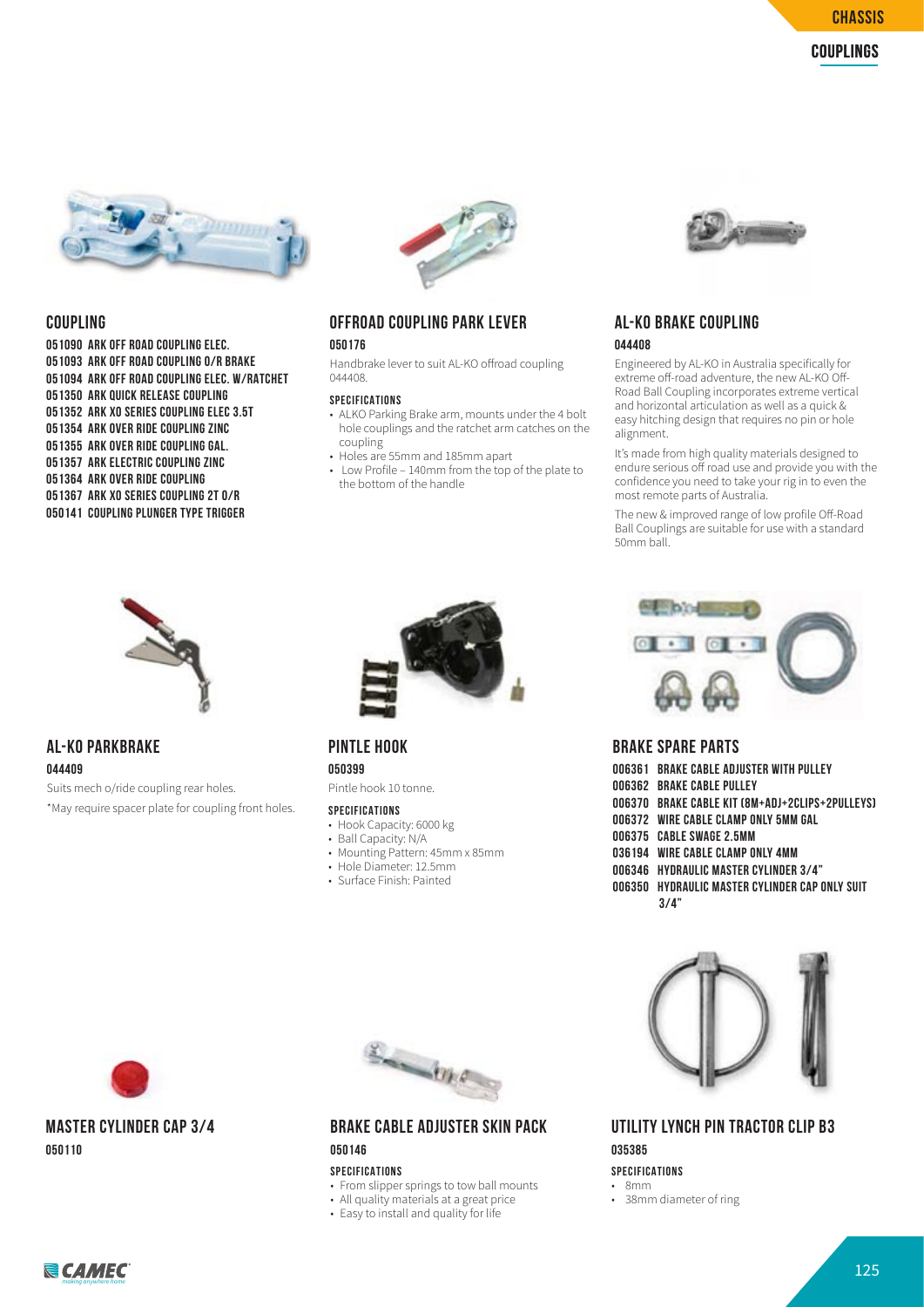### **SPRINGS**



**LEAF SPRING - EYE TO EYE SHACKLE (CAPACITY LISTED FOR 2 SPRINGS)**

**036299 45 X 8 X 710 3 LEAF 850KG 036300 45 X 8 X 710 4 LEAF 1100KG 036301 45 X 8 X 710 5 LEAF 1300KG 036302 45 X 8 X 710 6 LEAF 1500KG 040754 45X8X840 7 LEAF 1600KG**



**SLIPPER SPRING (CAPACITY LISTED FOR 2 SPRINGS)**

**036328 45 X 6 610 7 LEAF 1350KG 036333 DACROMET 3 LEAF 600KG 036334 DACROMET 4 LEAF 750KG 036335 DACROMET 5 LEAF 1000KG 036336 DACROMET 6 LEAF 1200KG 036337 DACROMET 7 LEAF 1350KG 051563 DACROMET 9 LEAF 1600KG 040757 44 X 6 X 720 6 LEAF 1050KG 040758 44 X 6 X 720 5 LEAF 900KG**



**TANDEM 45 X 8 X 710 8 LEAF 036309** Offset centre pin to suit rocker tandem axle setups.

**SPECIFICATIONS** • 975kg



#### **SPRING KIT AND SPARE PARTS 036364 FRONT U HANGER WITH 12MM HOLE 45MM WIDE**

Front U Hanger With 12mm Hole. Suit 45mm springs. These are used the front of either slipper or 2 eye springs. They accept a 12mm or 1/2 Inch bolt x 3 1/2 Inch. Bolt and nut are NOT included.

#### **036365 FRONT U HANGER WITH 14MM HOLE 45MM WIDE**

Front U Hanger With 14mm Hole, suit 45mm springs. These are used the front of either slipper or 2 eye springs. They accept a 14mm or 9/16 Inch bolts x 3 1/2 Inch. Bolt and nut are NOT included.

#### **036367 REAR HANGER BLOCK NO BUSH, 22MM I.D.**

Rear Hanger Block. These will accept a bush (NOT INCLUDED) 7/8 inch (22mm) outside diameter and 1 3/4 inch (45mm) long. The inside diameter of bush ordered should be 1/2 inch or 9/16 to suit bolts used.

#### **SPECIFICATIONS**

- Suit 45mm wide spring
- Requires bush with outside dia of 7/8 inch

#### **036368 REAR U HANGER SUIT SLIPPER SPRING**

Rear Hanger Suit Slipper. These are used only for rear of slipper springs.

#### **NYLON BUSH**

**044148 NYLON BUSH 1 3/4 X 3/4 X 1/2IN 044149 NYLON BUSH 1 3/4 X 7/8 X 1/2IN 044150 NYLON BUSH 1 3/4 X 7/8 X 9/16IN**

#### **036386 NYLON BUSH 60MM X 7/8 X 5/8IN**

#### **SPECIFICATIONS**

- Length 60mm
- Outside diameter 7/8 inch
- Inside diameter 5/8 inch

#### **006535 NYLON BUSH 1 3/4 X 9/16 X 3/4IN"**

#### **SPECIFICATIONS**

- Length 1 3/4 inches
- Outside diameter 3/4 inch
- Inside diameter 9/16 inch

**036378 SHACKLE PLATE GALVANISED, 1/2" HOLES, 65MM CENTRE TO CENTRE 006526 SHACKLE PLATE 9/16" HOLES, 75MM CENTRE TO CENTRE 038532 SHACKLE PLATE AL-KO BLACK, M16 S/60MM WIDE SPRINGS 036379 SHACKLE PLATE GALVANISED, 9/16" HOLES, 75MM CENTRE TO CENTRE**

2 shackles are required for each spring.

#### **038810 SHACKLE BOLT AL-KO GREASEABLE, M16 (S/60MM WIDE SPRINGS NYLOC NOT INCLUDED)**

#### **038133 CENTRE ROCKER PIN AL-KO M18 (NYLOC NOT INCLUDED)**

#### **036375 SHACKLE BOLT 3 AND 1/2" X1/2" WHIT**

Bolt only 3 1/2 X 1/2 Whitworth. Suit 45mm wide spring assemblies with 12mm holes. Most slipper springs take this bolt in the front eye.

#### **036369 SHACKLE BOLT AND NUT 3 1/2"X9/16" GREASEABLE**

Shackle Bolt & Nut, 3 & 1/2 X 9/16, Greaseable , suit 9/16 hole. These come with a Nyloc nut. Suit 45mm springs. Hollow with internal thread to suit grease nipple (nipple not included)

#### **036370 SHACKLE BOLT AND NUT 31/2"X5/8" GREASEABLE**

Shackle Bolt & Nut, 3 & 1/2 X 5/8, Greaseable. Hollow with internal thread to suit grease nipple (nipple not included). Suit 45mm spring with 5/8 Inch hole in bush.

#### **036371 SHACKLE BOLT AND NUT 3 1/2"X9/16" NON-GREASE**

Shackle Bolt & Nut, 3 1/2 X 9/16. These are non-greaseable, suit 9/16 hole and 45mm springs.

#### **006527 FISH PLATE MULTI FIT 8MM BLACK 036380 FISH PLATE GALVANISED, MULTI FIT 8MM**

Fish Plate (Multi-Fit) 8mm, Galvanised. Fits 40mm and 45mm axles and 45mm wide springs. Available as Galvanised or Black steel . These are usually placed below the leaf spring, with the u-bolts thread pointing down.

#### **036387 AXLE PAD SUIT FLAT AXLE**

Axle Pad Suit Flat Axle. Fits between axle and spring. It is centred over the bolt that holds the spring together.

#### **036376 GREASE NIPPLE STRAIGHT**

Grease Nipple Straight. These fit the greaseable shackle bolts

**038809 NUT NYLOC M16 AL-KO 038135 NUT NYLOC M18 AL-KO 006530 NUT NYLOC 1/2" WHIT 006531 NUT ZINC PLATE 1/2" WHIT**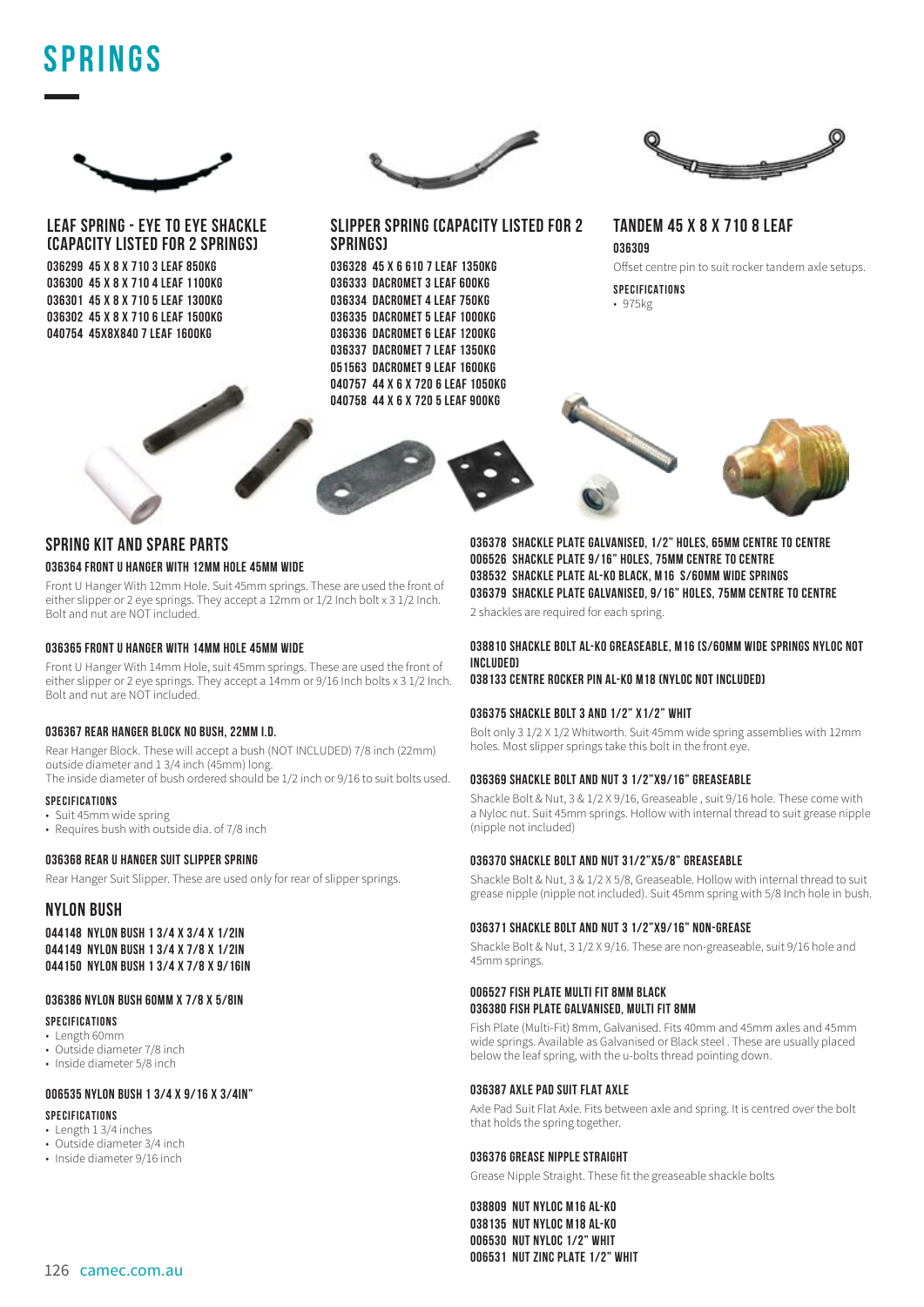



#### **U BOLTS**

The U-Bolts come as either Square ended or Round ended to suit the axle shape.

The length is shown in mm as the first number in the product title.

They come as 40mm, 45mm or 50mm plus some other widths - the width is shown as the second number in the title.

These are all 1/2 whitworth thread, and you must order nuts as separate items. Either 2 nyloc nuts per u-bolt or 4 standard nuts per u-bolt.

#### Sold each.

- **036408 ZINC SQUARE 115MM X 40MM 1/2" WHITWORTH SQUARE**
- **036410 ZINC SQUARE 125MM X 45MM 1/2" WHITWORTH SQUARE**
- **036413 ZINC SQUARE 140MM X 45MM 1/2" WHITWORTH SQUARE**
- **036414 ZINC SQUARE 150MM X 40MM 1/2" WHITWORTH SQUARE**
- **036416 ZINC SQUARE 165MM X 45MM 1/2" WHITWORTH SQUARE**
- **036417 ZINC RND 100MM X 40MM 1/2" WHITWORTH ROUND**
- **036418 ZINC RND 125MM X 40MM 1/2" WHITWORTH ROUND**
- **036420 ZINC RND 125MM X 50MM1/2" WHITWORTH ROUND**



#### **SHOCK ABSORBERS 036423 SHOCK ABSORBER KIT - AL-KO**

AL-KO, Caravan Shock absorbers, Pair When extended, they are 380mm from centre of top bolt, to centre of lower bolt. They will close down to 250mm, centre to centre.

#### **SPECIFICATIONS**

- 2 Shock absorbers • Left and Right lower mounting bracket (bolt to Spring U-Bolt)
- 2 Upper mounting brackets
- Z Upper moderning<br>• Rated at 1300kg per pair
- Mounting holes in lower bracket are 75mm between centres



**FLAT WASHER 1/2IN ZINC PLATED 040006**

Suitable for spring and axle U-Bolts.



#### **UBOLT GAL SQ 050300 75MM X 50MM 050301 60MM X 75MM 050302 100MM X 75MM 050303 100MM X 50MM 050304 125MM X 50MM 050305 125MM X 100MM**

Sold in pairs.



#### **GALVANISED U BOLTS WITH NYLOC NUTS 042592 U-BOLT GALVANISED 39MM ROUND 042593 U-BOLT GALVANISED 40MM SQUARE 042594 U-BOLT GALVANISED 45MM SQUARE**

Sold each. Includes galvanised nylon nuts.



#### **043964**

Suits rocker/roller tandem spring sets.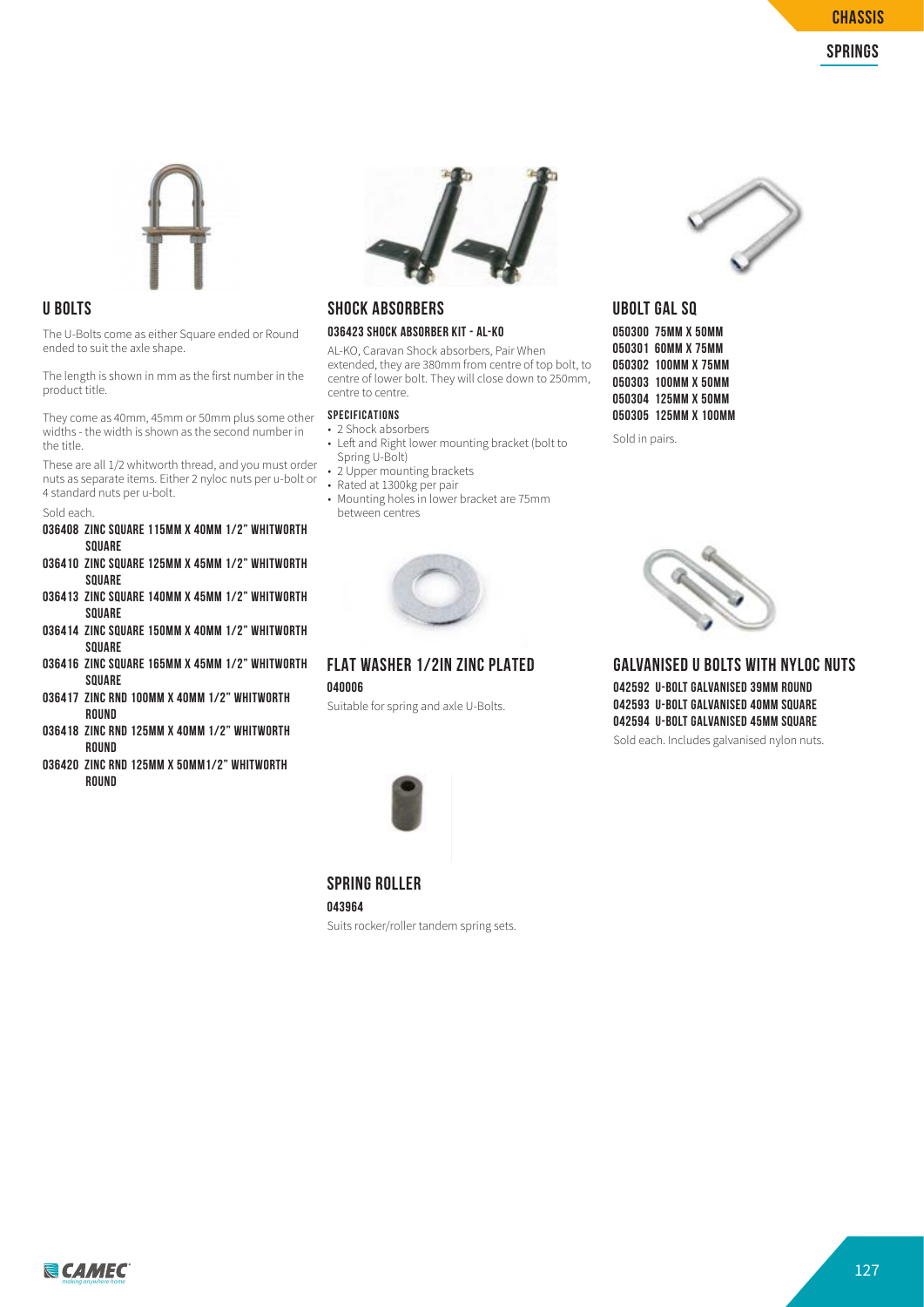### **vehicle steps**



#### **STEP SINGLE TREAD 455X170MM**

#### **006501**

Single low profile steel step. Used under caravan

- **SPECIFICATIONS**
- Steel 505mm wide • 180mm deep mounting frame
- Extends 65mm

#### **SPARE PARTS**

÷

| <b>CODE</b> | <b>PRODUCT NAME</b>                                                        |
|-------------|----------------------------------------------------------------------------|
| 006510      | ELECTRIC STEP MAIN SWITCH ONLY                                             |
| 040912      | ELECTRIC STEP STANDARD HARNESS LOOM 1300MM<br><b>LOOM SUIT SINGLE STEP</b> |
| 039820      | STEP TENSION SPRINGS PAIR SUITS TECHNO STEPS                               |
| 036780      | ELECTRIC STEP SIDE MOULD GREY PLASTIC SUITS ELECTRIC STEPS                 |
| 043707      | MOTOR ONLY (LEFT SIDE) SUIT 006508 AND 006509                              |